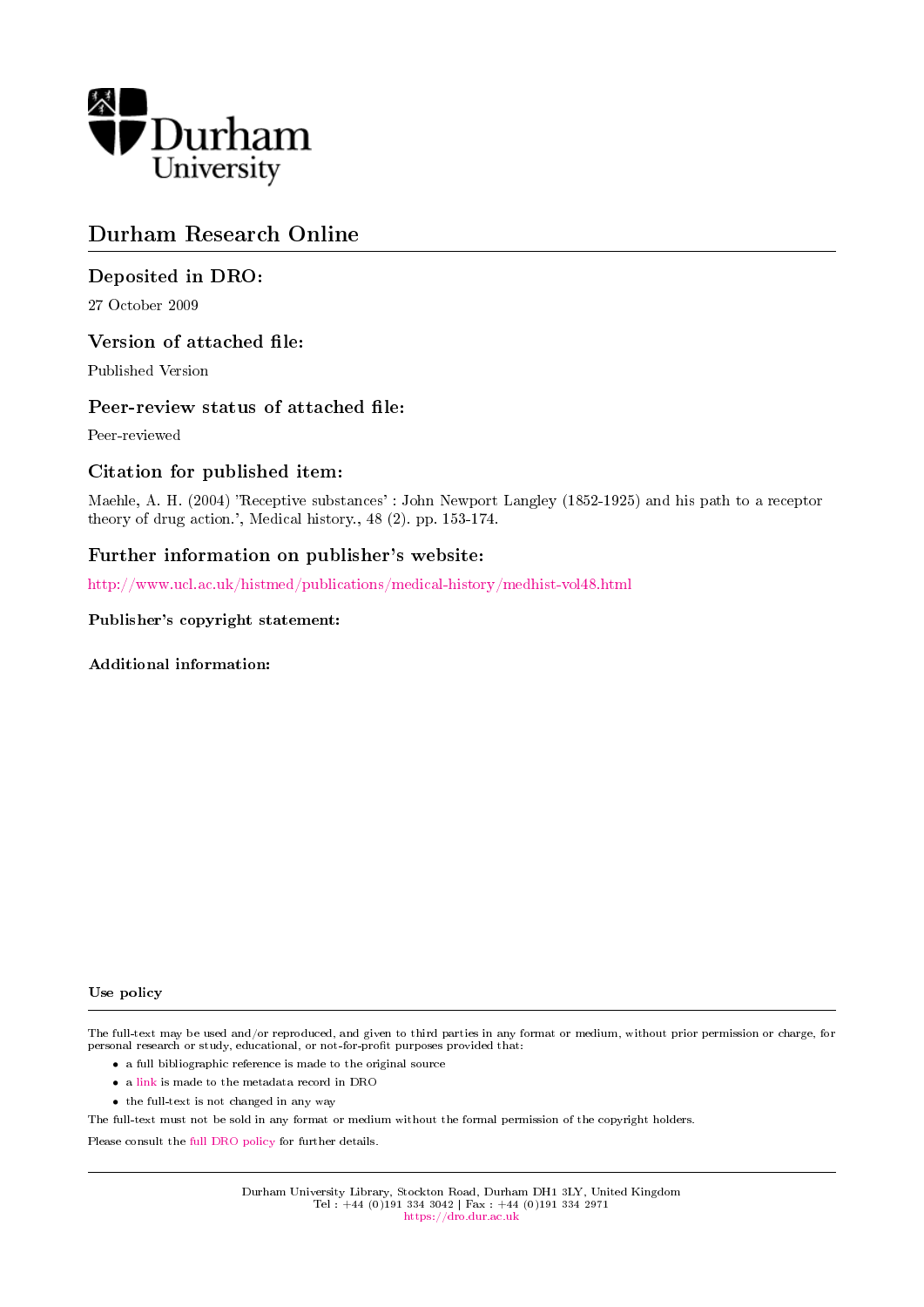# "Receptive Substances": John Newport Langley  $(1852-1925)$  and his Path to a Receptor Theory of Drug Action

### ANDREAS-HOLGER MAEHLE<sup>\*</sup>

#### **Introduction**

The concept of specific receptors that bind drugs or transmitter substances onto the cell, thereby either initiating biological effects or inhibiting cellular functions, is today a cornerstone of pharmacological research and pharmaceutical development. Yet, while the basic ideas of this concept were first explicitly formulated in 1905 by the Cambridge physiologist John Newport Langley (1852–1925), drug receptors remained hypothetical entities at least until the end of the 1960s. Without doubt, the development of receptor-subtype specific pharmaceuticals—especially the beta-adrenergic receptor antagonist propranolol (introduced in 1965)—promoted the acceptance of the receptor concept in pharmacology. It was only in the 1970s, however, that receptors began to be isolated as specific proteins of the cell membrane and that their composition and conformation began to be explored. During the last twenty years the modern techniques of molecular biology have helped to determine the genetic basis of receptor proteins, to identify their amino acid sequences, and to further elucidate their remarkable structural diversity as well as their similarities and evolutionary relationships. Numerous receptor types and subtypes have since been characterized.<sup>1</sup>

Unsurprisingly therefore, the origins of the receptor theory have attracted the interest of historians of medicine and science. In particular, John Parascandola has traced the beginnings of the receptor idea in the work of Paul Ehrlich (1854–1915) and J N Langley.<sup>2</sup> More recently, the roots of the receptor concept in Ehrlich's immunological research, *i.e.* his famous "side chain theory", have been examined in great detail by

\* Prof. Dr. med. Andreas-Holger Maehle, PhD, Centre for the History of Medicine and Disease, Wolfson Research Institute, University of Durham, Queen's Campus, University Boulevard, Stockton-on-Tees TS17 6BH, United Kingdom.

I would like to thank the Wellcome Trust for its support of this research through a Project Grant on the history of the drug receptor concept. Many thanks, for their helpful comments, are due to my colleagues in the project, Prof. Robert F Halliwell and PD Dr Cay-Rüdiger Prüll, the latter also for his most efficient assistance in accessing the primary sources. I would also like to thank the anonymous referees of this paper for their constructive suggestions.

 ${}^{1}R$  G Shanks, 'The discovery of beta adrenoceptor blocking drugs', in M J Parnham and J Bruinvels (eds), Discoveries in pharmacology, Amsterdam, Elsevier,

1983-86, vol. 2, pp. 37-72; P G Waser, 'The cholinergic receptor', ibid., vol. 3, pp. 157-202; S E Cozzens, Social control and multiple discovery in science: the opiate receptor case, Albany, State University of New York Press, 1989; J D Robinson, Mechanisms of synaptic transmission: bridging the gaps (1890–1990), Oxford University Press, 2001, pp.  $143-70$ ,  $199-218$ . On the history of research into neurotransmission, see also J-C Dupont, Histoire de la neurotransmission, Paris, Presses Universitaires de France, 1999.

<sup>2</sup>J Parascandola and R Jasensky, 'Origins of the receptor theory of drug action', Bull. Hist. Med., 1974. 48: 199-220: J Parascandola. 'The development of receptor theory', in Parnham and Bruinvels, op. cit., note 1 above, vol. 3, pp. 129–56. See also A-H Maehle, C-R Prüll and R F Halliwell, 'The emergence of the drug receptor theory', Nature Reviews Drug Discovery, 2002, 1: 637-41.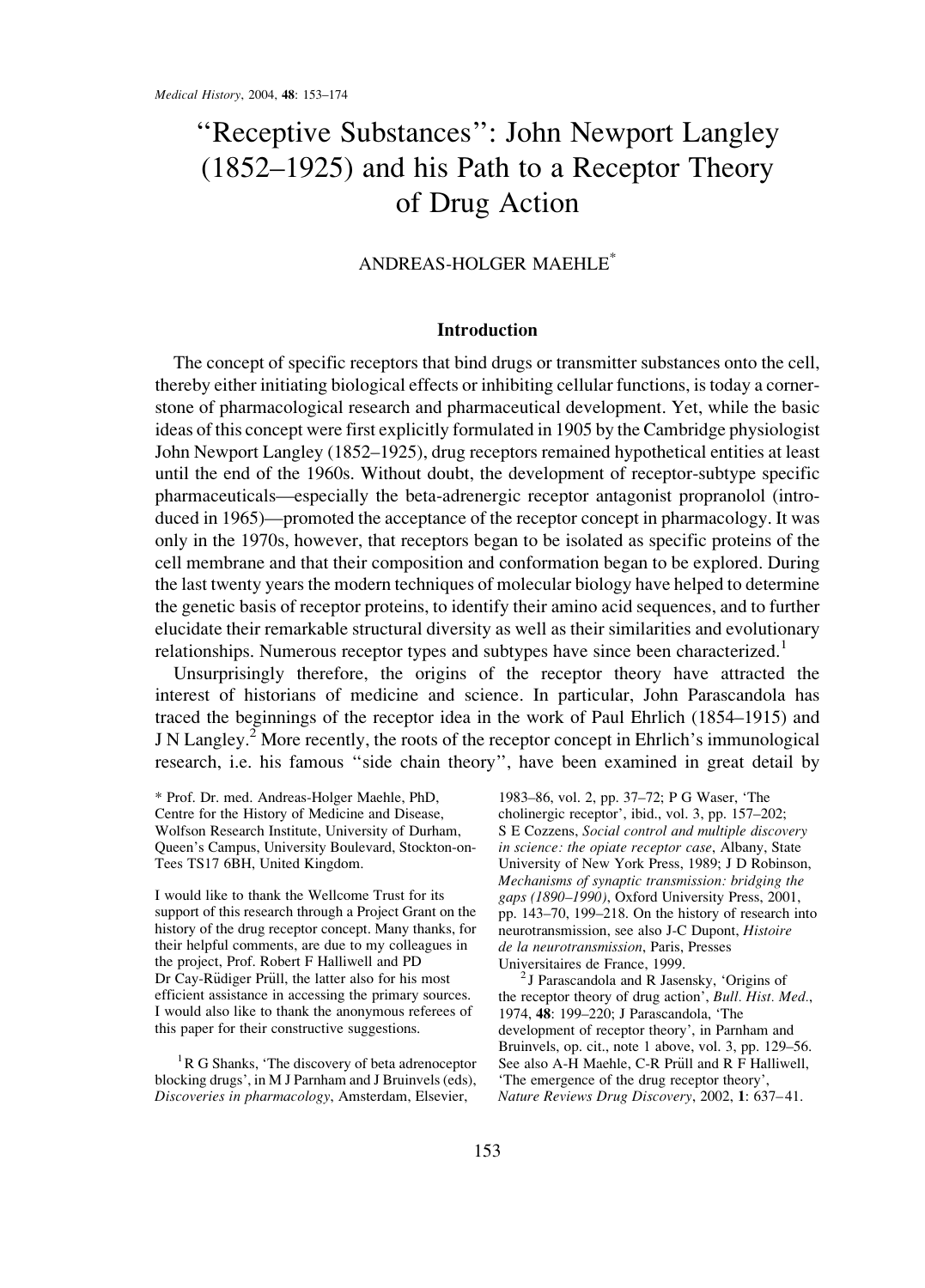Arthur M Silverstein.<sup>3</sup> Ehrlich's work on receptors has also been related to the complex circumstances of his academic career in a recent article by Cay-Rüdiger Prüll.<sup>4</sup> By contrast, we are only roughly oriented about Langley's path to the receptor concept.<sup>5</sup> In fact, besides Gerald Geison's discussion of Langley as a member of Michael Foster's Cambridge School of Physiology,<sup>6</sup> historians have generally neglected the extensive research of this, in his own day, eminent scientist.

This paper intends to redress that historiographical imbalance and thus to enhance our historical understanding of the origins of the drug receptor theory and of one of its founders. After a brief account of Langley's life, this paper gives a detailed analysis of how he developed, over a period of thirty years and in diverse research contexts, his ideas on the mode of action of drugs, culminating in 1905 with the first full formulation of his concept of "receptive substances". In particular, the influence of other British and of Continental scientists on Langley's thought and experimentation will be considered. This essay will illustrate how his ideas on drug receptors emerged from several different issues that were then debated in physiology, and how they depended on specific physiological research methods of the time. It will also show how Langley defended his concept against his scientific critics and how he refined and elaborated upon the receptor idea during this process. It will finally highlight how Langley used references to Ehrlich's earlier side chain theory to consolidate his own concept of receptive substances, but simultaneously asserted his intellectual independence from the German Nobel Prize winner. While Ehrlich was in fact the first who developed, in the context of immunology, a receptor concept as such, Langley first proposed a receptor theory of *drug action*. This drug receptor theory, in turn, was later utilized in Ehrlich's chemotherapy. Langley's path to the receptor idea, as this paper will make clear, was independent from that of Ehrlich and deeply embedded in the physiological research of his time.

#### **J N Langley: A Cambridge Man from Start to Finish**

Born at Newbury on 10 November 1852, the son of a private schoolmaster, Langley was first educated at home and then at Exeter Grammar School before he entered St John's College, Cambridge, in October 1871.<sup>7</sup> With the aim of qualifying for a career in the Civil Service, he initially studied mathematics, history and other literary subjects, but changed his

<sup>3</sup>A M Silverstein, *Paul Ehrlich's receptor immunology: the magnificent obsession*, San Diego, Academic Press, 2002.

<sup>4</sup>C-R Prüll, 'Part of a scientific master plan? Paul Ehrlich and the origins of his receptor concept', Med. Hist., 2003, 47: 332-56.

<sup>5</sup> See Parascandola and Jasensky, op. cit., note 2 above, pp. 200-1, 211-6; M R Bennett, 'The concept of transmitter receptors: 100 years on', Neuropharmacology, 2000, 39: 523-46.

 ${}^{6}$ G L Geison, Michael Foster and the Cambridge School of Physiology: the scientific enterprise in late Victorian society, Princeton University Press, 1978, pp. 236–44, 313–27. Langley is mentioned in passing in M Weatherall, Gentlemen, scientists and doctors: medicine at Cambridge, 1800-1940, Woodbridge, Boydell Press, 2000.

 $7$ The biographical details of this section have been taken from: 'Langley, John Newport', entry no. 3949 in Register. St John's College. Cambridge: W M Fletcher, 'John Newport Langley: in memoriam', J. Physiol., 1926, 61: 1-27; idem, 'John Newport Langley-1852-1925', Proc. R. Soc. Lond., series B, 1927, 101: xxxiii-xli; R du Bois-Reymond, 'John Newport Langley zum Gedächtnis', Ergebisse der Physiologie, 1926, 25: xv-xix; C S Sherrington, 'Langley, John Newport', in JR H Weaver (ed.), Dictionary of National Biography 1922-1930, Oxford University Press, 1937, pp. 478-81; G L Geison, 'Langley, John Newport', in C C Gillispie (ed.), Dictionary of Scientific Biography, New York, Charles Scribner's Sons, 1973, vol. 8, pp. 14-19.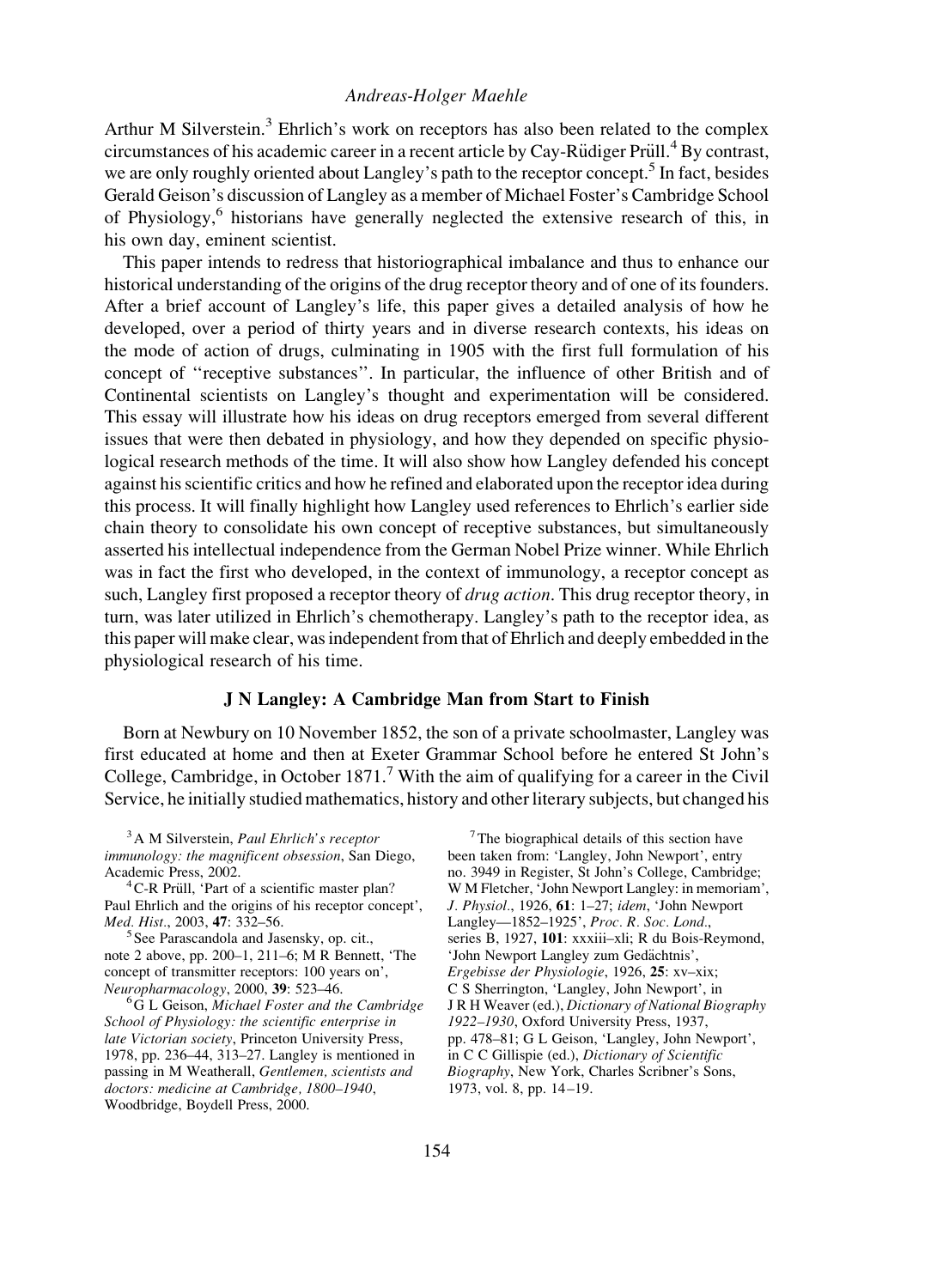plans in his second year and began to read natural sciences. Langley was especially attracted by the classes in elementary biology, embryology and physiology, which were held by (later Sir) Michael Foster (1836–1907), then a Fellow, and Praelector of Physiology, at Trinity College. Even before Langley graduated BA in 1875, Foster involved him in his research. Langley's first study was concerned with the physiological effects of the drug jaborandi (containing pilocarpine), which he examined in the frog, dog, rat and rabbit, noting in particular its decelerating effect on the heart rate and a similarity of its action with that of the alkaloid physostigmine.<sup>8</sup> In the same year, 1875, Foster made him his Demonstrator, in succession to Henry Newell Martin (1848–1896), who had left Cambridge for a professorship at Johns Hopkins University in Baltimore.

In 1877 Langley was elected to a Fellowship at Trinity College, and in the subsequent year he received his MA. By this time he had become interested in the effect of pilocarpine on salivary secretion, which he studied in the dog and cat.<sup>9</sup> Animal experimentation had been legally regulated for the first time in Britain in 1876. The Cruelty to Animals Act of this year required among other things that animals, especially dogs and cats, be anaesthetized during experiments (unless insensibility defeated the object of the investigation).<sup>10</sup> This legal requirement was also reflected in Langley's published descriptions of his animal experiments. While he had before mentioned his use of anaesthetics only in passing, he now stated this fact prominently and explicitly. $^{11}$ 

Some of his research on salivary secretion was carried out in the laboratory of the Heidelberg physiologist Wilhelm Kühne (1837–1900), where Langley worked for several months during 1877. The physiology of glandular secretion developed into Langley's first major research field, in which he worked until about 1890, combining morphological, physiological, and chemical methods of investigation.<sup>12</sup> This area of interest was supplemented by anatomical and histological studies into the then debated problem of cerebral localization and into neurodegeneration.<sup>13</sup>

<sup>8</sup> J N Langley, 'Preliminary notice of experiments on the physiological action of jaborandi', Br. med. J., 1875, i: 241–2; *idem*, 'On the physiological action of jaborandi', Proc. Cambr. Phil. Soc., 1875, April, pp. 402-4; idem, 'The action of jaborandi on the heart', J. Anat. Physiol., 1875, 10: 187-201.

*didem*, 'The action of pilocarpin on the submaxillary gland of the dog', J. Anat. Physiol., 1876, 11: 173–80; idem, 'On the physiology of the salivary secretion. Part II. On the mutual antagonism of atropin and pilocarpin, having especial reference to their relations in the sub-maxillary gland of the cat', J. Physiol., 1878, 1: 339-69.

 $10$  The Cruelty to Animals Act, 1876, clauses 3 and 5. On the history and debate of this piece of legislation, see R French, Antivivisection and medical science in Victorian society, Princeton University Press, 1975; N A Rupke (ed.), Vivisection in historical perspective, London, Routledge, 1990.

<sup>11</sup> For example, Langley, 'The action of pilocarpin', note 9 above, p. 174 (with reference to experiments on dogs): "In every case the animal was placed under anaesthetics during the operation and killed at its close; the anaesthetics employed have been

various, most frequently morphia or chloroform, occasionally chloral hydrate, or croton chloral hydrate."

 $12$  For a summary account, see *idem*, 'The salivary glands', in E A Schäfer (ed.), Text-book of physiology, Edinburgh, Pentland, 1898-1900, vol. 1,

pp. 475–530.<br> $^{13}E$  Klein, J N Langley and E A Schäfer, 'On the cortical areas removed from the brain of a dog, and from the brain of a monkey', J. Physiol., 1883, 4: 231-47; JN Langley, 'The structure of the dog's brain', J. Physiol., 1883, 4: 248-85; idem, 'Report on the parts destroyed on the right side of the brain of the dog operated on by Prof. Goltz', J. Physiol., 1883, 4: 286-309; J N Langley and C S Sherrington, 'Secondary degeneration of nerve tracts following removal of the cortex of the cerebrum in the dog', J. Physiol., 1884, 5: 49–65; J N Langley and A S Grünbaum, 'On the degeneration resulting from removal of the cerebral cortex and corpora striata in the dog', J. Physiol., 1890, 11: 606-28. For the general context of this research, see E Clarke and L S Jacyna, Nineteenthcentury origins of neuroscientific concepts, Berkeley, University of California Press, 1987.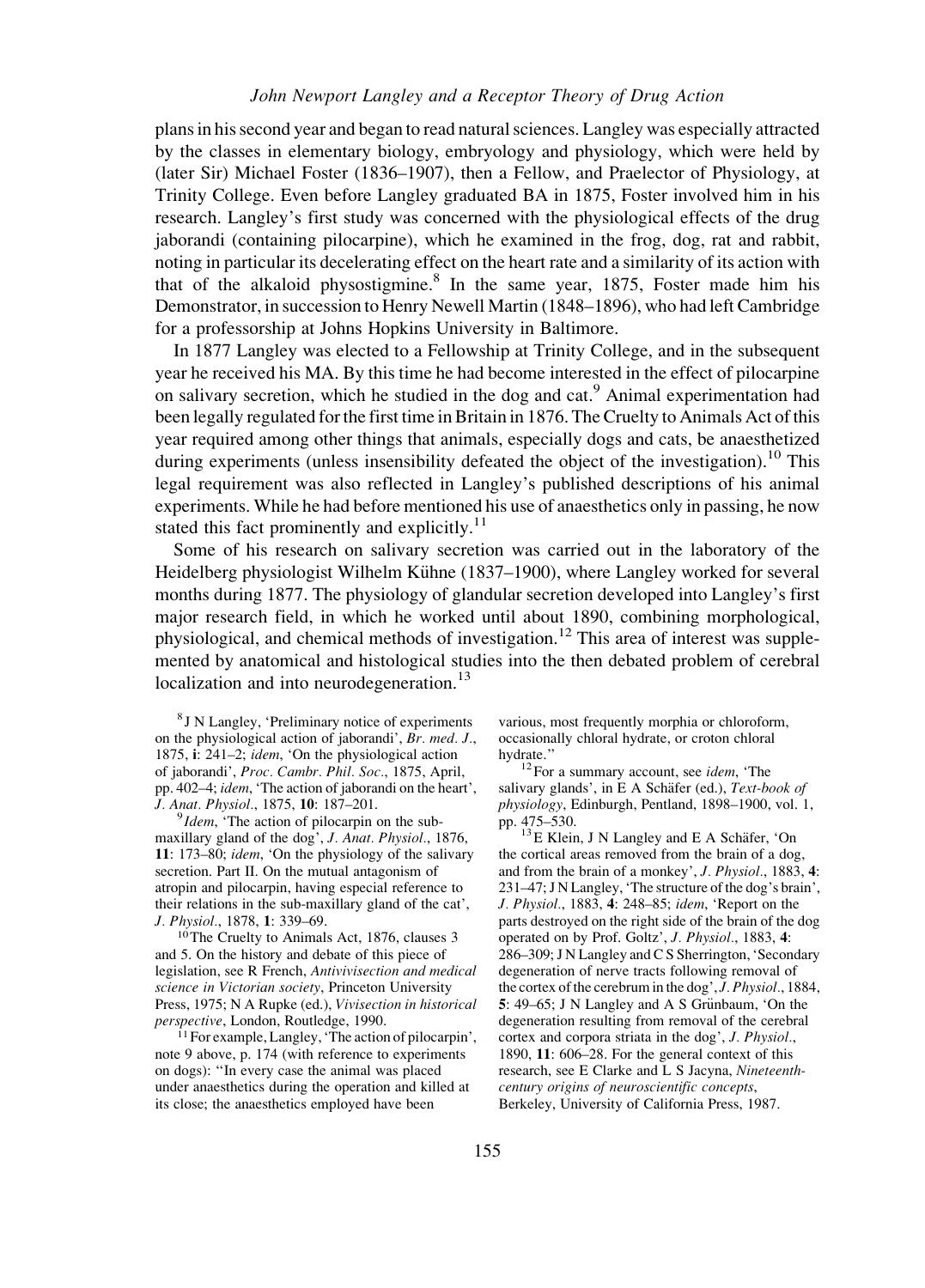In 1883 Langley was elected a Fellow of the Royal Society of London, and in 1884 he took up his new posts as Lecturer in Natural Science at Trinity College and as University Lecturer in Histology. Over the years Langley assumed the role of Foster's deputy in the Cambridge Physiological Laboratory. From the late 1880s Langley became interested in the structure and function of the vegetative or "involuntary" nervous system, which had been examined morphologically and physiologically by his senior colleague Walter Holbrook Gaskell (1847–1914). In the early 1880s Gaskell had demonstrated the existence of both inhibitory and accelerator fibres in the vagus nerve of cold-blooded animals, providing in this way a simple explanation for the wide range of cardiac effects of vagus stimulation that had puzzled earlier physiologists. Building on this finding, his subsequent research explored the hypothesis that not only the heart but all involuntary muscles were innervated by two different, antagonistic types of visceral nerve fibres. By 1886 he had distinguished morphologically the visceral (vegetative) fibres stemming from the thoracic part of the spinal cord (i.e. the sympathetic system) from the fibres that originated from its cervico-cranial and sacral regions (i.e. the parasympathetic system). Moreover, Gaskell had pointed out that the actions of the thoracic part of the vegetative nervous system were antagonistic to the actions of the other two parts.<sup>14</sup>

Against this background, a methodically important observation was made by Langley and a medical collaborator, William Lee Dickinson (1863-1904) of Caius College, Cambridge. They found that nicotine selectively blocked nervous conduction in sympathetic ganglia, i.e. that it interrupted the transmission of nerve impulses from the preganglionic to the post-ganglionic nerve fibre. By electrically stimulating the nerve fibres running to and from a ganglion, before and after local application of a nicotine solution to the ganglion, it could then be distinguished which fibres ended in the nerve cells of the ganglion and which simply passed through it.<sup>15</sup> In the following years Langley used nicotine and other drugs as tools for a detailed functional and structural analysis of the sympathetic and parasympathetic systems, to which he gave the now common collective name "autonomic nervous system".<sup>16</sup> In 1893 Langley became president of the Neurological Society of Great Britain and in 1899 president of the Physiological Section of the British Association for the Advancement of Science. As the new century started, he was an internationally recognized expert in the research field of the vegetative nervous system.<sup>17</sup>

<sup>14</sup> Cf. Geison, op. cit., note 6 above, pp. 313–19; J N Langley, 'Walter Holbrook Gaskell, 1847-1914'. Proc. R. Soc. Lond., series B, 1915, 88: xxvii-xxxvi. On the history of research into the vegetative nervous system prior to Gaskell and Langley, see Clarke and Jacyna, op. cit., note 13 above, pp. 308-70; and for a brief summary account, E H Ackerknecht, 'The history of the discovery of the vegetative (autonomic) nervous system', Med. Hist., 1974, 18: 1-8.

<sup>15</sup> J N Langley and W L Dickinson, 'On the local paralysis of peripheral ganglia, and on the connexion of different classes of nerve fibres with them', Proc. R. Soc. Lond., 1889, 46: 423-31.

<sup>16</sup> For summary accounts, see J N Langley, 'Presidential address, Section I-Physiology', Report of British Association for 1899, pp. 881-92 (on the

nomenclature, p. 883); idem, 'The sympathetic and other related systems of nerves', in Schäfer (ed.), on. cit., note 12 above, vol. 2, pp. 616-96; J N Langley, 'The autonomic nervous system. Presidential address', Brain, 1903, 26: part I, 1–26; *idem*, 'The nomenclature of the sympathetic and of the related systems of nerves', Zentralblatt für Physiologie, 1913, 27: 149-52; idem, The autonomic nervous system, part I, Cambridge, W Heffer & Sons, 1921 (no second part of this monograph appeared).

 $17$ Idem, 'Das sympathische und verwandte nervöse Systeme der Wirbeltiere (autonomes nervöses System)', Ergebnisse der Physiologie, 1903, 2: part 2, 818-72; idem, 'The autonomic nerves', Nederlandsch Tijdschrift voor Geneeskunde, 1905, no. 16, pp. 1013-30.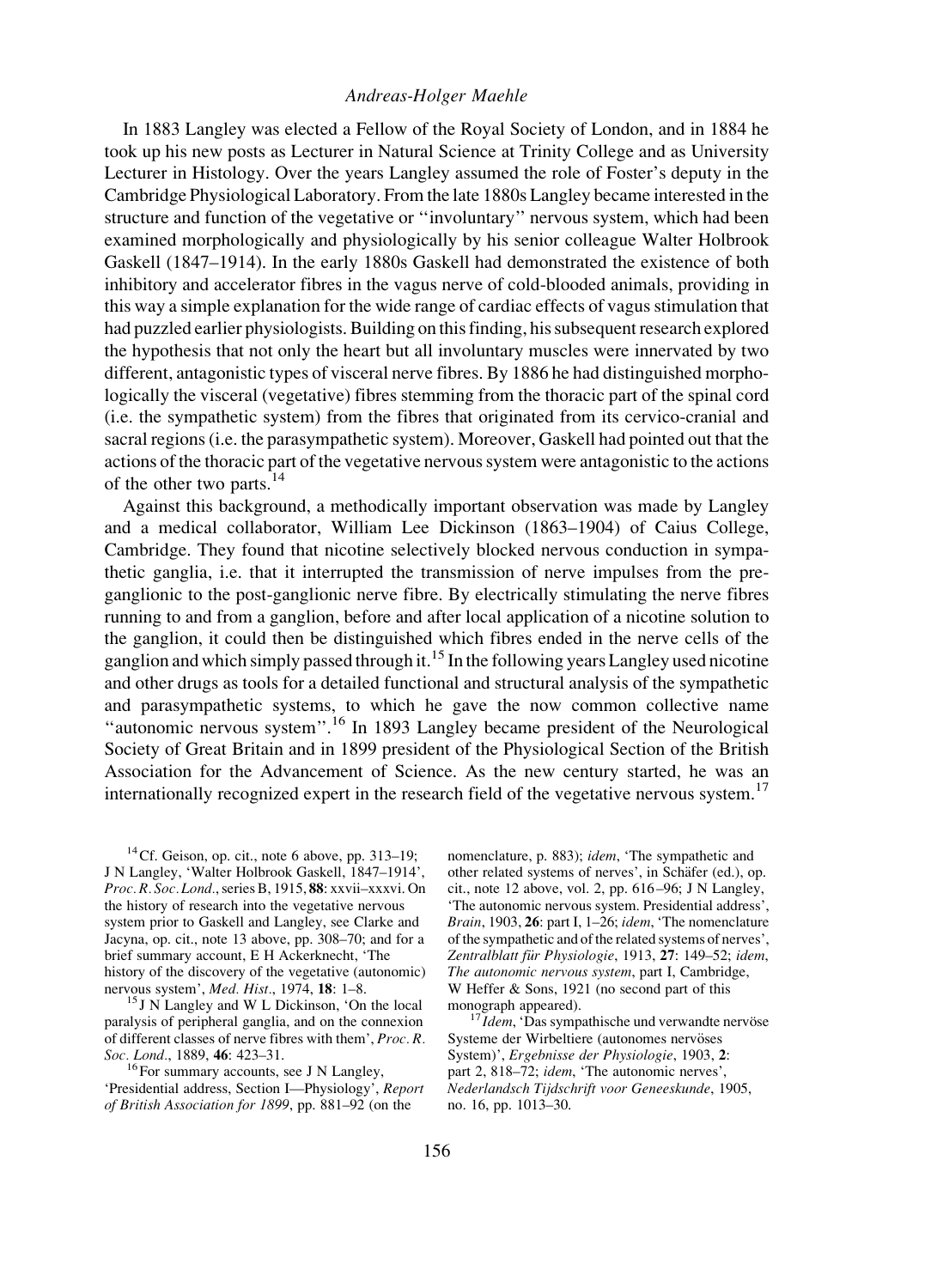In 1896 he had been awarded an Sc.D., and in 1903 he succeeded Foster to the Chair of Physiology, having been Deputy Professor of Physiology since 1900.

Back in 1894, he had already taken over the editorial responsibilities for Foster's Journal of Physiology, saving the periodical in a financial crisis. From then on Langley owned the *Journal*, and until the end of his life he edited it with great commitment, often virtually rewriting other authors' manuscripts. In particular, he insisted that papers were written in the most efficient format and were thus concise and short. In this way he forcefully promoted the modern style of scientific writing.<sup>18</sup> Langley soon made it to the top of the scientific establishment. In 1897/8 he served on the Council and in 1904/5 as Vice-President of the Royal Society.

In 1905 Langley first published, in the *Journal of Physiology*, his concept of "receptive" substances".<sup>19</sup> His subsequent work in this area remained part of his research in neurophysiology, a field which he continued to cultivate until the end of his life. In the years leading up to the First World War, Langley oversaw, in addition to his research and teaching duties, the work on a new building for the School of Physiology, which opened in June 1914.<sup>20</sup> Even during the war he was able to keep his research going, studying, for example, together with Japanese co-workers the phenomena of nerve regeneration and of muscular atrophy after denervation—in search of better treatments for injuries.<sup>21</sup>

Langley was not only fully devoted to his research and his academic duties, but was also, for most of his life, a keen athlete. His greatest talent here was ice-skating, a sport in which he even devised official rules and was called upon as an appeal judge in international competitions.<sup>22</sup> Langley died on 5 November 1925, after very brief illness, at his house in Madingley Road, Cambridge, to which he had moved from Trinity College after he had married Vera Kathleen Forsythe-Grant in 1902. At the end of his life he held honorary degrees from the universities of Dublin, St Andrews, Groningen, and Strasbourg.

#### Mutual Antagonism of Poisons and its Implications for Drug Action Theory

In the mid-1870s, the young Langley undertook his first original physiological investigation in connection with Foster's research into the origin of the heartbeat.<sup>23</sup> Sydney Ringer (1835–1910) had given a sample of an alcoholic extract of jaborandi to Foster, who

 $^{18}$  Cf. the obituary on Langlev by W M Fletcher in the Journal of Physiology, note 7 above, pp. 12-13.

<sup>19</sup> J N Langley, 'On the reaction of cells and of nerve-endings to certain poisons, chiefly as regards the reaction of striated muscle to nicotine and to curari', J. Physiol., 1905, 33: 374-413. For a detailed discussion of this paper, see below.<br> $^{20}$ On Langley's engagement for the new building,

which was funded by a donation from the Drapers' Company, see University of Cambridge, Department of Manuscripts and University Archives, 'The Professor of Physiology 1878 to 1925', UA CUR 39.37, pp. 17, 31, and Department of Physiology, 'History of Lab Building 1912–14 ... Papers in connection with building of Physiol. Lab. Box II'.

 $^{21}$  J N Langlev and T Kato. 'The rate of loss of weight in skeletal muscle after nerve section with some observations on the effect of stimulation and other treatment', *J. Physiol.*, 1915, 49: 432–40; J N Langley and M Hashimoto, 'On the suture of separate nerve bundles in a nerve trunk and on internal nerve plexuses', J. Physiol., 1917, 51: 318-45; J N Langley, 'On the separate suture of nerves in nerve trunks', Br. med. J., 1918, i: 45–7; J N Langley and M Hashimoto, 'Observations on the atrophy of denervated muscle', *J. Physiol.*, 1918, 52: 15-69.

<sup>22</sup> Fletcher, 'John Newport Langley: in memoriam', note 7 above, pp. 14–15.<br><sup>23</sup> See Geison, op. cit., note 6 above, pp. 193–235,

 $242 - 4.$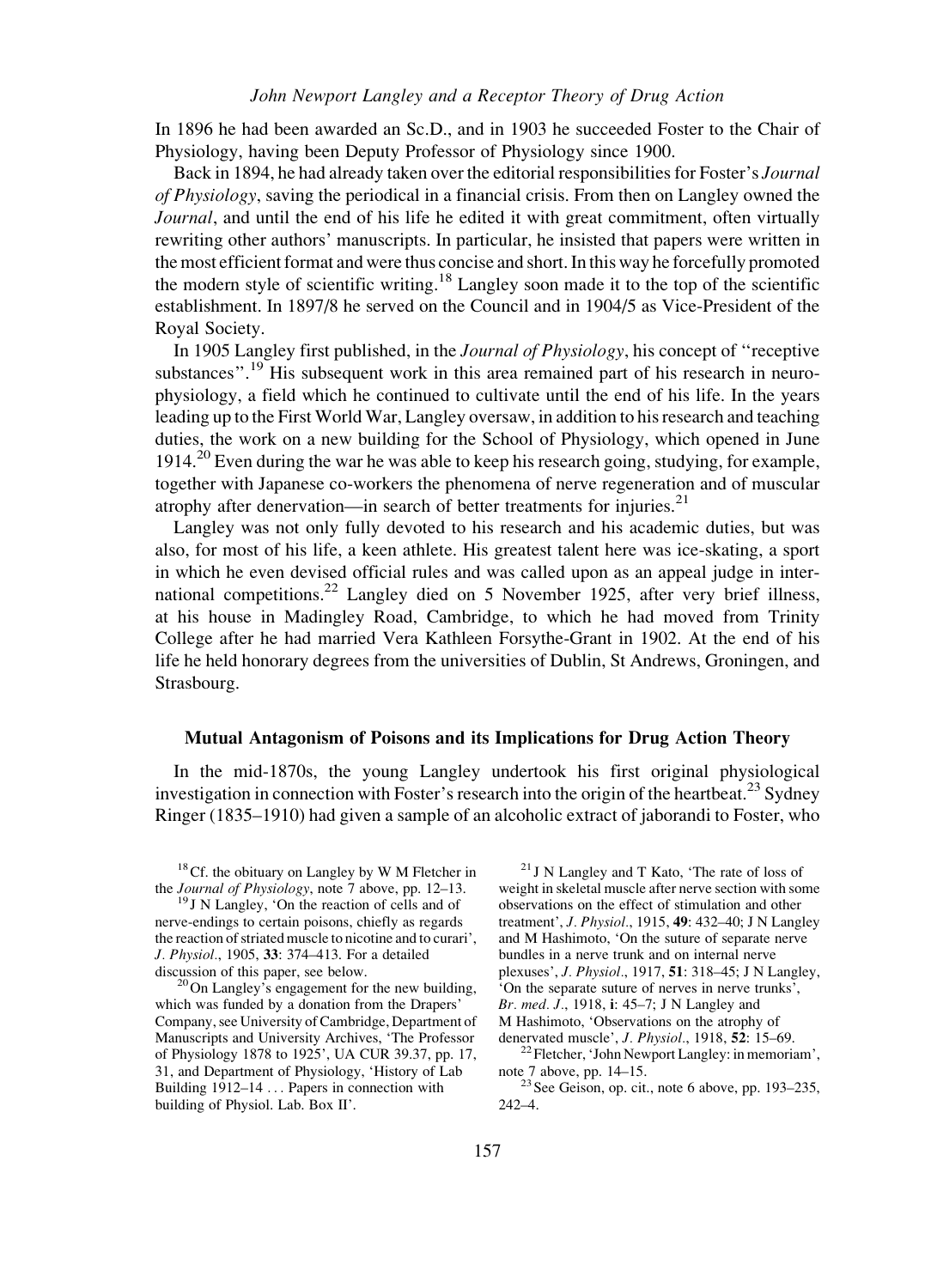passed it on to Langley for physiological testing. Langley noted in his animal experiments (on the dog, rabbit, and frog) a significant slowing of the heartbeat after the drug extract had been injected. Such an effect could be interpreted as the consequence of a stimulating action of jaborandi on "inhibitory fibres" of the vagus nerve ending in the heart.<sup>24</sup> However, this slowing effect could still be produced after curare had been administered, which was then widely held to paralyse nerve endings.<sup>25</sup> Langley therefore concluded that jaborandi acted "probably ... more peripherally than the endings of the vagus nerves".  $^{26}$ 

This view conflicted, however, with that of the Paris physician and experimental pathologist Edmé Félix Alfred Vulpian (1826–1887), who had proposed that jaborandi stimulated the endings of inhibitory vagus fibres in the heart, based on experiments in which curare appeared to prevent jaborandi's slowing effect on the heartbeat.<sup>27</sup> Langley was in this way drawn into a more detailed examination of the drug's cardiac action. In one of his experiments, described by him as "perhaps the most decisive", he curarized an anaesthetized rabbit until respiration almost ceased. Through a tracheotomy, artificial respiration was maintained. Subsequent electrical stimulation of the peripheral end of the animal's left vagus nerve no longer had any effect on the heart. Nevertheless, when the rabbit was then subcutaneously injected with an aqueous extract of jaborandi, a marked decrease of the frequency of its heartbeats (from 250–270 per minute to 120 per minute) occurred within ten minutes. This finding confirmed Langley's initial hypothesis that jaborandi "produces this slowing by acting on something else than on the inhibitory nerve-fibres going to the heart".<sup>28</sup>

In an earlier series of experiments, on the frog, Langley had found that jaborandi increased the inhibitory (slowing) effect of vagus stimulation on the heart. However, by injection or local application of atropine, even hearts that had been stopped in this manner could be brought back to their rhythmic beat.<sup>29</sup> In further experiments on frogs, he investigated this antagonistic action of jaborandi and atropine on the heart. Applying solutions of the two substances directly to the heart of a frog whose brain and spinal cord had been destroyed, Langley showed "that a definite quantity of atropia can only prevent a proportionate definite quantity of jaborandi from producing its effects on the heart" and "that the condition of the heart ... depends on the relative amounts of jaborandi and atropia present".<sup>30</sup> Moreover, the antagonism between the two poisons could also be demonstrated locally, by way of direct application, in different parts of the heart, for example, only in the auricles, or the sinus venosus, or the ventricles. This observation suggested to Langley that the drugs acted directly on the whole neuromuscular tissue of the heart—not on some localized nervous mechanism that caused and controlled the heartbeat.<sup>31</sup>

<sup>24</sup> Langley, 'Preliminary notice', note 8 above, p. 242.

 $25$ <sup>25</sup>This view on the mode of action of curare went back to experiments by Claude Bernard in the 1840s and 1850s. See J M D Olmsted, Claude Bernard, physiologist, London, Cassell, 1939, pp. 223-8.

<sup>26</sup>Langley, 'On the physiological action of jaborandi', note 8 above, p. 404.

 $27$  Cf. Geison, op. cit., note 6 above, p. 242; Langley, 'The action of jaborandi on the heart', note 8 above, p. 189.

<sup>28</sup> Ibid., p. 190.

<sup>29</sup> Langley, 'Preliminary notice', note 8 above, p. 242: *idem*. 'On the physiological action of

jaborandi', note 8 above, pp. 403-4.

 $30$  *Idem*, 'The action of jaborandi on the heart', note 8 above, pp. 194-5.

<sup>31</sup> Cf. ibid., pp. 197-8.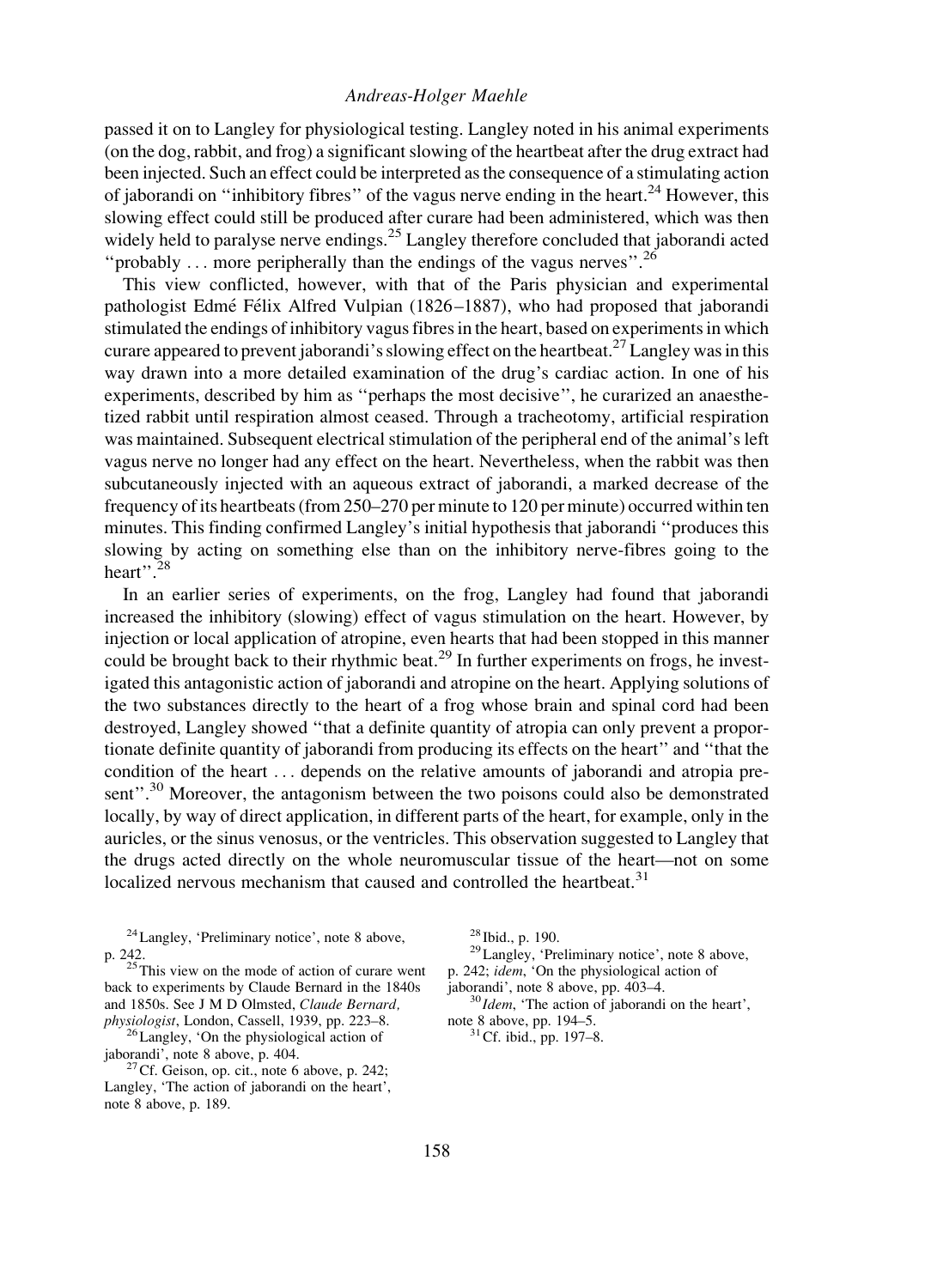In this way Langley's study supported Foster's view that the heartbeat had a muscular, not a nervous origin.<sup>32</sup> Yet, this was not its only significance. At the very start of his research career Langley had hit upon a problem that would recur time and time again in the course of his experimental work and that ultimately led him to his theory of receptive substances: do drugs act directly on the effector cells (in this case, the heart cells) or do they primarily affect the endings of nerves terminating in the organ tissues? Moreover, how do drugs combine with the tissues that they affect? And how do they cause changes in the cell's function? At the time, the young Langley believed that an action of jaborandi on the muscle tissue alone, and not at all on nerve cells, was "a supposition very difficult to accept".<sup>33</sup> But he did recognize that the problem required further investigation.

In his next series of experiments Langley was able to use the alkaloid pilocarpine, which had been isolated from jaborandi bark and leaves in 1875.<sup>34</sup> Jaborandi was known to produce salivation in human beings and higher animals.<sup>35</sup> In experiments on the submaxillary gland of the dog Langley showed that pilocarpine and atropine acted as mutual antagonists with regard to salivary secretion: the secretion caused by pilocarpine could be stopped through atropine, restarted by pilocarpine, stopped again by atropine, and so on. Comparing this with his earlier findings, he concluded that "the secretion or absence of secretion is dependent on the relative quantity of the two poisons present, just as is the standstill or beat of the heart".<sup>36</sup>

In 1877, the Zurich physiologist Balthasar Luchsinger (1849–1886) published an experimental study on the antagonism between pilocarpine and atropine on the secretion of sweat glands in the cat. Luchsinger gave a very graphic description of the mutual antagonism between the two alkaloids by stating that their actions combined algebraically "like wave crests and hollows, like plus and minus".<sup>37</sup> Langley's interest was immediately aroused, as this appeared to be a parallel case to his own observations on the antagonistic effects of pilocarpine and atropine on the salivary secretion of the dog. In further experiments, on the sub-maxillary gland of the cat, Langley found that this antagonism was not quite as simple as Luchsinger had described it. The mutual antagonism was dose-dependent and thus incomplete. If large doses of atropine had been applied, pilocarpine could produce secretion less fully; and when very large doses of pilocarpine were administered, this did not produce secretion, and this condition could not be antagonized by atropine. Nevertheless, Langley followed Luchsinger in an essential point. The Swiss researcher had concluded that the effect of the antagonism between the two alkaloids depended "simply and solely upon the relative number of the poison molecules present" and that the antagonistic alkaloids bound chemically to the "living protein" (protoplasm) of the cell. In this way compounds between

<sup>32</sup> Geison, op. cit., note 6 above, p. 242.

<sup>33</sup> Langley, 'The action of jaborandi on the heart', note 8 above, p. 198.<br> $34$ Pilocarpine was isolated by A W Gerrard of

University College Hospital, London; see 'The alkaloid of jaborandi', Chemist and Druggist, 1875, June 15, p. 192.

<sup>35</sup> See, for example, experiments with jaborandi on the sub-maxillary gland of the dog described in 'Vulpian on the action of jaborandi and atropia on perspiration', London Medical Record, 1875, March 3,

p. 132; and Langley, 'Preliminary notice', note 8 above,

p. 242.<br> $36$ Langley, 'The action of pilocarpin', note 9 above,

p. 180.<br><sup>37</sup>B Luchsinger, 'Die Wirkungen von Pilocarpin Beitrag zur Lehre vom doppelseitigen Antagonismus zweier Gifte', Pflüger's Archiv für Anatomie und Physiologie, 1877, 15: 482-92, on p. 488. Quotation in Langley's translation, cf. Langley, 'On the physiology of the salivary secretion', note 9 above, p. 339.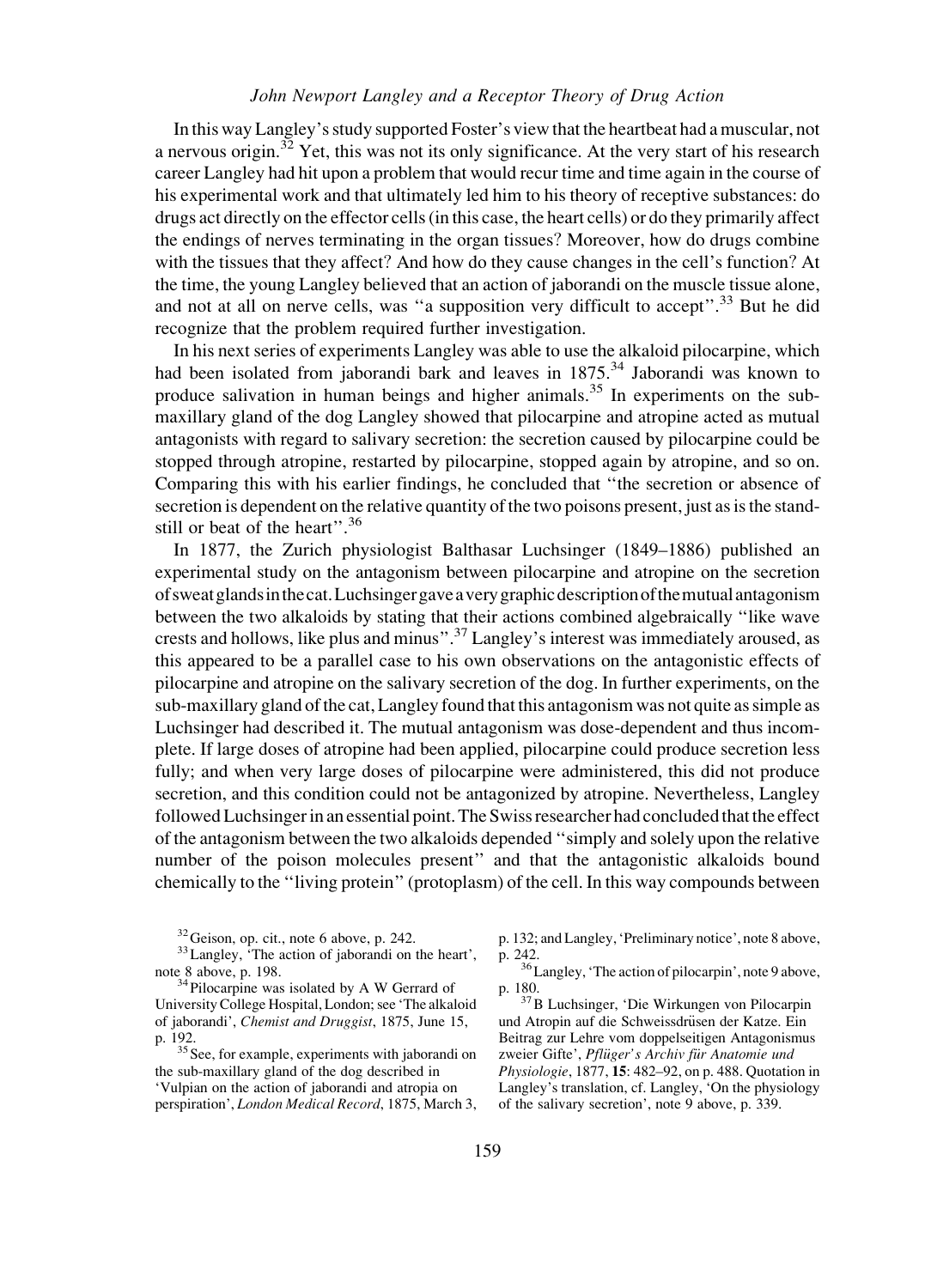either the stimulating or the inhibiting poison and the cell's protein molecules were formed, depending on the mass of each poison present and their relative affinity to the protoplasm.<sup>38</sup> While Langley was still unsure about the question whether the poisons acted on the nerve endings in the salivary gland or on the gland cells themselves, he elaborated on Luchsinger's idea of a chemical union between drug molecules and cell components:

... we may, I think, without much rashness, assume that there is some substance or substances in the nerve endings or gland cells with which atropin and pilocarpin are capable of forming compounds. On this assumption then the atropin or pilocarpin compounds are formed according to some law of which their relative mass and chemical affinity for the substances are factors. In the analogous case with inorganic substances, other things being equal, these are the sole factors. To take the simplest case, if a and b are both able to form, with y, the compounds  $ay$ , by, then ay and by are both formed, quantity of  $ay$  and by depending on the relative masses of  $a$  and  $b$  present and their relative chemical affinity to  $y$ <sup>39</sup>

Langley realized that, in view of the incomplete antagonism between pilocarpine and atropine, the laws for the formation of inorganic compounds were only applicable to this case with "some modification", but he was convinced that "the action of mass" had been "clearly shown" in his study.<sup>40</sup> Without doubt, his later ideas on receptive substances and on chemical binding between drugs and cells were foreshadowed in these remarkable considerations of the late 1870s.

During the following ten years Langley was largely preoccupied with the physiology and histology of glands, working in this field with rigorous precision and sense for detail.<sup>41</sup> Yet he also kept an interest in the questions of drug antagonism. This interest was particularly fuelled by the work of the Würzburg pharmacologist Michael Joseph Rossbach (1842–1894), who attacked the theory of a mutual antagonism between certain poisons. According to Rossbach, a tissue once paralysed by an alkaloid could not be restored to its former condition by applying another alkaloid. In experiments likewise carried out on the sub-maxillary salivary gland (of the dog), the Würzburg scientist had found that the stoppage of secretion through atropine could be overcome by physostigmine only if the atropine dose had been small. He explained this with the hypothesis that the alkaloids had two points of attack on the gland: the nervous part and the glandular part. Small doses of atropine were thought to paralyse merely the nerve for secretion, *i.e.* the chorda tympani, leaving the gland cells unaffected. In this case, physostigmine could then still produce a flow of saliva by stimulating the gland cells. If however a large dose of atropine was given, nerve fibres as well as gland cells would be paralysed, so that physostigmine would then be unable to restore secretion.<sup>42</sup>

Langley, using pilocarpine instead of physostigmine as the stimulating agent, provided experimental evidence against Rossbach's view. Experimenting on the sub-maxillary gland

<sup>41</sup> For a list of Langley's publications in this area, see Fletcher, 'John Newport Langley: in memoriam', note 7 above, pp. 16-18.

<sup>42</sup>M J Rossbach, 'Neue Studien über den physiologischen Antagonismus der Gifte', Pflüger's Archiv für Anatomie und Physiologie, 1879, 21: 1-38, on pp. 33-8.

<sup>&</sup>lt;sup>38</sup> Luchsinger, op. cit., note 37 above, pp. 488,

<sup>491–2.&</sup>lt;br><sup>39</sup> Langley, 'On the physiology of the salivary secretion', note 9 above, p. 367.

 $^{40}\mbox{Ibid.}$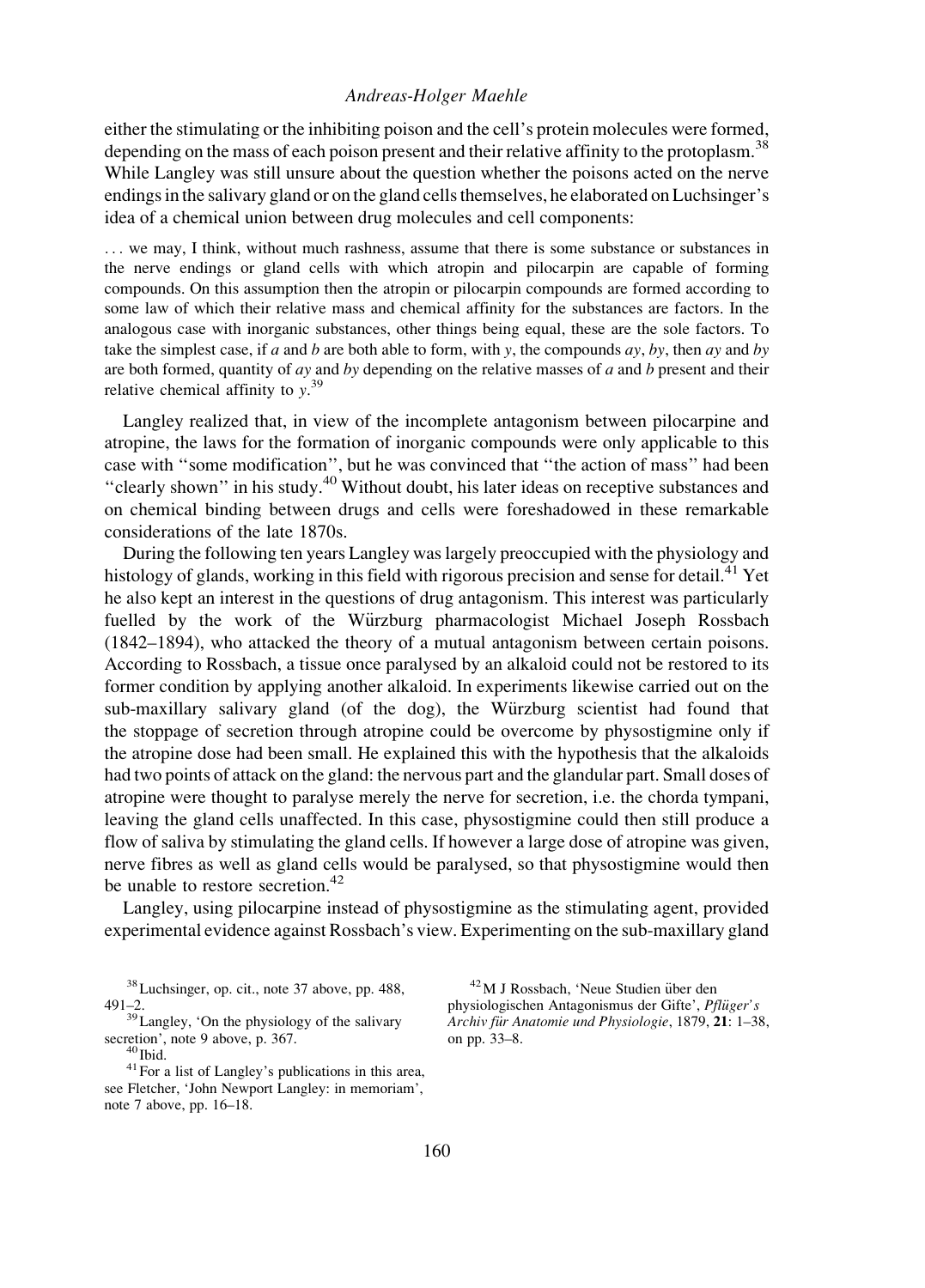of the anaesthetized cat, he paralysed the chorda tympani by intravenous injection of atropine: electrical stimulation of the nerve no longer led to salivary secretion. He then restored the secretion by injection of pilocarpine into the duct of the gland, and stopped the salivary flow again by giving intravenously another dose of atropine. According to Rossbach's interpretation, this second dose of atropine would have paralysed the gland cells. Nevertheless, Langley could again produce secretion by injecting more pilocarpine, and even after this flow had been stopped again by atropine, yet more pilocarpine could still restore it—while the chorda tympani remained paralysed throughout.<sup>43</sup>

On the basis of these findings Langley held on to his view that there was a mutual antagonism (within a certain dose range) between the two poisons, pilocarpine and atropine. They acted on the same tissue, forming "chemical compounds" with it, and the result depended "on their relative chemical affinity to the tissue and the mass of each present".<sup>44</sup>

#### **Experiments with Nicotine and Adrenalin**

Those pharmacological issues, which Langley had addressed in his work on the heartbeat and on glandular secretion, emerged again in the 1890s, in the new context of his research on the autonomic nervous system. As mentioned above, Langley and Dickinson had recognized, in 1889, that nicotine poisoning could be used as an investigative tool in the analysis of the sympathetic system, because it selectively paralysed the nerve cells of sympathetic ganglia.<sup>45</sup> A question that was linked with this finding was whether other poisons likewise affected nerve cells, or rather the endings of nerve fibres. From experiments on frog hearts, Langley and Dickinson concluded that nicotine acted upon nerve cells in the heart, whereas muscarine and its antagonist atropine appeared to exert their effects on the peripheral endings of the vagus fibres leading to the heart.<sup>46</sup> In a further series of trials they tested several other alkaloids and poisons, including picrotoxin, apomorphine, codeine, cocaine, curarine, brucine, and strychnine, in view of their point of attack, i.e. nerve cell body or nerve ending, by examining their effect on the superior cervical ganglion and on the cervical sympathetic of the anaesthetized rabbit. More generally, Langley and Dickinson also hoped to uncover differences in the poisons' mode of action that might open up "a new line of physiological investigation". However, there were inconsistencies between the effects observed after local application and after intravenous injection. Nicotine remained the clearest example of a poison that seemed to affect nerve cells (i.e. the cell body) rather than the endings of nerve fibres. $47$ 

 $43$  J N Langley, 'On the antagonism of poisons', J. Physiol., 1880, 3: 11-21.

 $44$  Ibid., p. 19.

<sup>45</sup> Langley and Dickinson, op. cit., note 15 above. See also J N Langley and W L Dickinson, 'On the progressive paralysis of the different classes of nerve cells in the superior cervical ganglion', *Proc. R. Soc.* Lond., 1890, 47: 379-90; J N Langley and H K Anderson, 'The action of nicotine on the ciliary ganglion and on the endings of the third cranial nerve'. J. Physiol., 1892, 13: 460-8.

<sup>46</sup>J N Langley and W L Dickinson, 'Pituri and nicotin', J. Physiol., 1890, 11: 265-306.

<sup>47</sup> J N Langley and W L Dickinson, 'Action of various poisons upon nerve-fibres and peripheral nerve-cells', *J. Physiol.*, 1890, 11: 501-27. On the tradition of physiological experimentation with alkaloids, going back to the work of François Magendie, see J E Lesch, Science and medicine in France: the emergence of experimental physiology, 1790-1855, Cambridge, MA, Harvard University Press, 1984.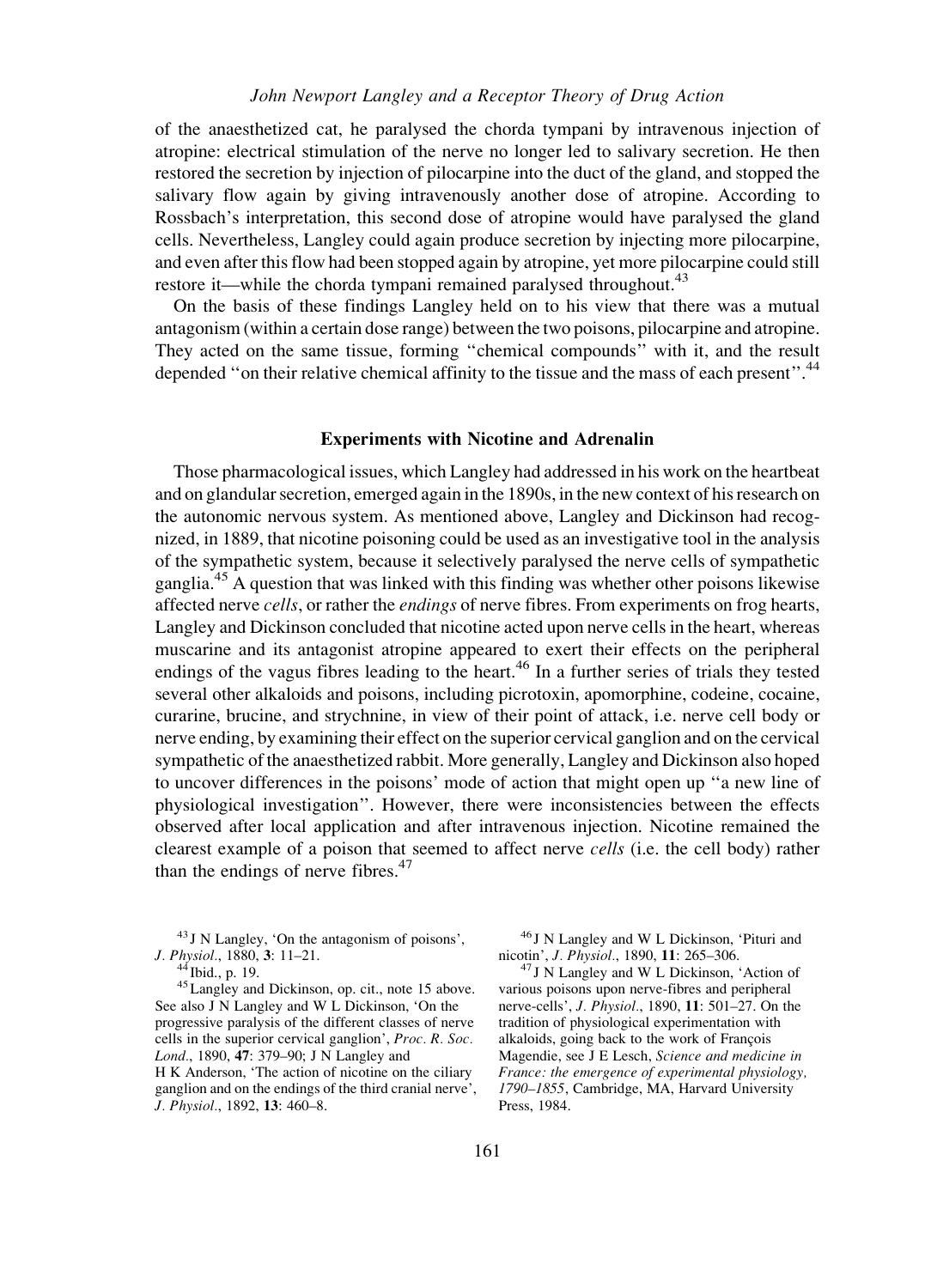As the histological work of Santiago Ramón y Cajal (1852–1934), Rudolf von Koelliker  $(1817-1905)$  and others provided evidence for a discontinuity between nerve endings and nerve cells,<sup>48</sup> Langley began to doubt his former interpretation and tended to believe that nicotine did not actually affect the nerve cells in the ganglion but rather the endings of the pre-ganglionic fibres that terminated close to them.<sup>49</sup> However, after cutting the preganglionic nerve fibres and allowing them to degenerate for up to twenty-six days, local application of nicotine to the superior cervical ganglion still caused its characteristic effects. This experimental result, reported by Langley in 1901, seemed to confirm the exceptional role of nicotine as a substance attacking nerve cells rather than the endings of nerve fibres.<sup>50</sup>

Though favouring the new neurone theory over the old concept of a continuous network of nerve fibres and nerve cells, Langley kept an open mind on this more general issue. He adopted the terminology of the new theory, "because the facts cannot be expressed in terms of both theories without extraordinary verbiage". Believing in independence of histological and of physiological evidence, Langley held that even in the event that the neurone theory would have to be abandoned, his physiological observations would still remain valid.<sup>5</sup>

Yet, the issue of the precise point of attack of a drug or poison was brought up again at this time through the new physiological research with extracts of the suprarenal gland (containing adrenaline), in the wake of the pioneer study in this field by the Harrogate physician George Oliver (1841–1915) and the Professor of Physiology at University College London, Edward Albert Schäfer (1850–1935). One observation made by Oliver and Schäfer, which became particularly important for Langley, was that suprarenal extract seemed to produce the typical rise in arterial blood pressure by directly acting on the smooth (unstriated) muscle tissue of the blood vessels. When Oliver and Schäfer added suprarenal extract to the perfused arterial system of frogs whose central nervous system had been destroyed, the arterioles contracted so much that the flow of the circulating perfusion fluid came almost to a standstill. Moreover, when the brachial nervous plexus of an anaesthetized dog was cut on one side, but left intact on the other side, intravenous injection of suprarenal extract caused equally on both forearms a prolonged diminution of size (measured with a plethysmograph). Also this spoke for a direct action of the extract on the muscle tissue of the arterioles, rather than for an effect on nerves.<sup>52</sup> German physiologists soon reported other experimental findings that likewise supported the view that suprarenal extract acted directly on muscle tissue, not on nerve endings. Max Lewandowsky (1876–1918) of the Physiological Institute in Berlin showed in an experiment on the cat that the extract continued to produce contraction of the smooth muscles of the eye and eye socket (innervated by sympathetic nerves) even after the sympathetic cervical ganglia had been excised and the post-ganglionic nerve fibres allowed to degenerate.<sup>53</sup> Moreover, by expanding upon

<sup>48</sup> For a recent summary of the origins of the discontinuity or neurone theory, see Robinson, op. cit., note 1 above, pp. 1-30.

 $^{49}$  J N Langley, 'On the stimulation and paralysis of nerve-cells and of nerve-endings. Part I', J. Physiol., 1901, 27: 224-36, on p. 224.

 $52$  G Oliver and E A Schäfer, 'The physiological effects of extracts of the suprarenal capsules', J. Physiol., 1895, 18: 230–76, on pp. 239, 245–7.

<sup>53</sup>M Lewandowsky, 'Ueber die Wirkung des Nebennierenextractes auf die glatten Muskeln, im Besonderen des Auges', Pflüger's Archiv für Anatomie und Physiologie, 1899, pp. 360-6.

<sup>&</sup>lt;sup>50</sup> Ibid., p. 229.

<sup>&</sup>lt;sup>51</sup> Cf. ibid., pp. 224-5.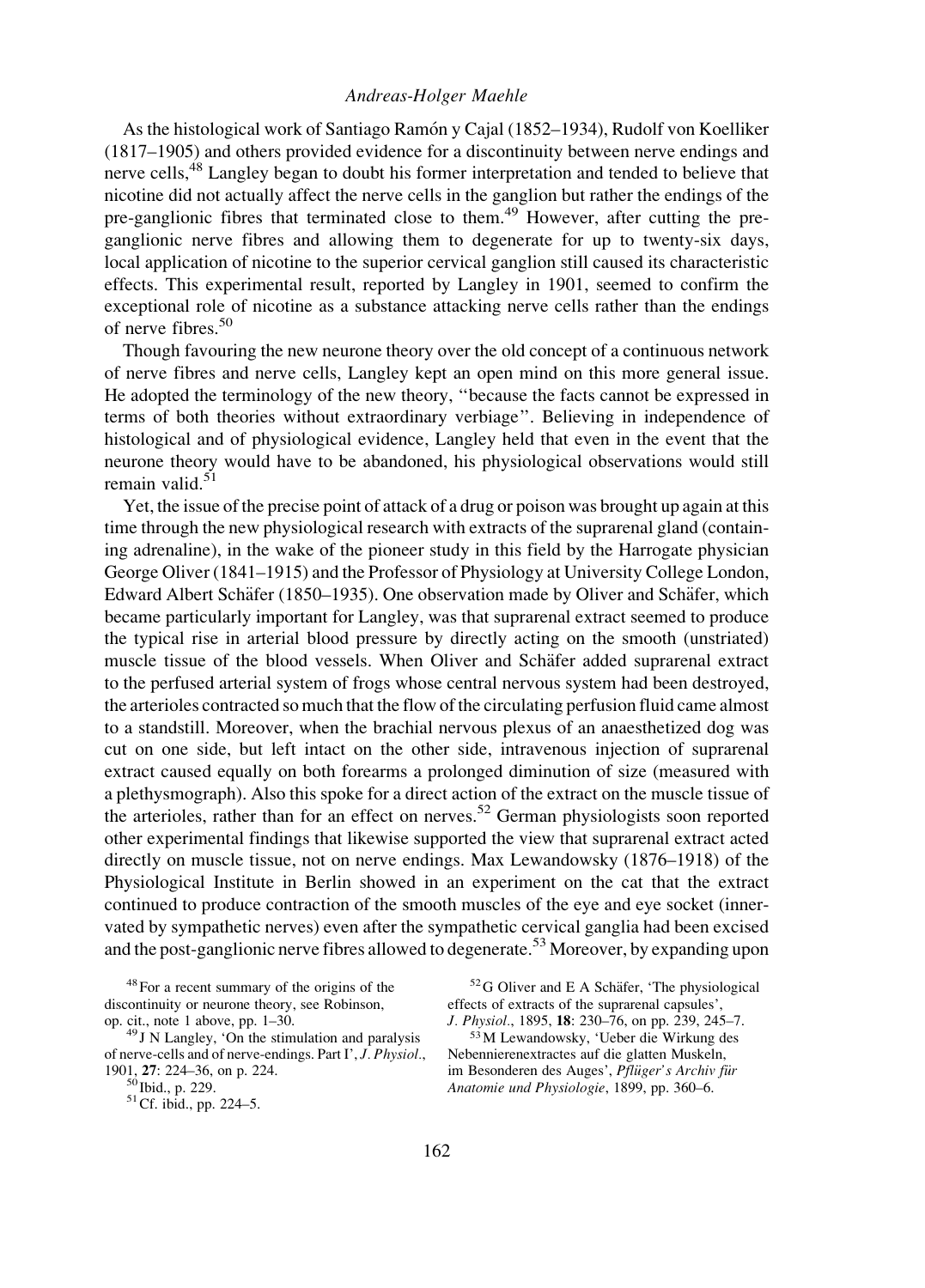experiments made by Oliver and Schäfer, the Göttingen physiologist Heinrich Boruttau (1869–1923) demonstrated that suprarenal extract also acted directly on somatic striated muscle tissue—not on motor nerve fibres.<sup>54</sup>

For Langley, this all meant that there was apparently a second substance, besides nicotine, that directly affected cells rather than nerve endings. He repeated Lewandowsky's experiment on the cat's eye and was able to confirm his findings.<sup>55</sup> He also returned to his tried and tested experimental model, the sub-maxillary gland of the cat, and found that suprarenal extract caused secretion even after the superior cervical ganglion had been removed and ten days had been allowed for the post-ganglionic secretory nerve fibres to degenerate.<sup>56</sup> These results spoke for a direct action on the effector cells, *i.e.* the muscle cells and gland cells, respectively.

Langley was probably the first who pointed out the striking parallels between the effects of suprarenal extract and of electrical stimulation of sympathetic nerves.<sup>57</sup> There were, however, considerable differences in the effect of suprarenal extract on various tissues innervated by autonomic nerve fibres. Differences occurred also in the effect of nicotine on ganglia. It paralysed the upper cervical ganglia and the ganglia of the lateral chain more easily than those of the solar plexus. Moreover, there were differences in nicotine's efficacy between related species, such as dogs and cats, and even between individual animals of the same species. Langley speculated that the reaction to nicotine depended "upon the presence" of a special chemical substance in the nerve-cells or on the nerve-endings", and that there had to be differences "in the chemical constitution of protoplasm" that were responsible for the alkaloid's varying efficacy in different animals. Without naming Paul Ehrlich, or any other researcher in the nascent field of immunology, Langley drew attention to "recent" investigation [s] upon toxins and anti-toxins", which had shown "what enormous effects on the organism these differences in chemical constitution may bring about".<sup>58</sup>

In these speculative remarks, made in 1903, Langley had come very close to the idea of drug receptors in cells. In fact, two years later he was to formulate his concept of "receptive" substances". In the meantime, however, a student of Langley, Thomas Renton Elliott  $(1877-1961)$ , had taken up his professor's observation of the parallelism of effect between suprarenal extract and sympathetic nerve stimulation.

### The Idea of Receptive Substances

Working with "adrenalin", which had been isolated from suprarenal glands by Jokichi Takamine (1854–1922) in 1901, Elliott provided further examples of "the broad rule that the action of the substance [i.e. suprarenal extract] upon plain muscle simulates that of electrical excitation of the sympathetic nerves supplying each particular

neurotransmission. In 1946 Ulf Svante von Euler provided persuasive evidence that noradrenaline was the transmitter substance of sympathetic nerves. See Robinson, op. cit., note 1 above,

<sup>&</sup>lt;sup>54</sup> H Boruttau, 'Erfahrungen über die Nebennieren', Archiv für die gesamte Physiologie, 1899, 78: 97-128, on pp. 109-11.

<sup>&</sup>lt;sup>55</sup> J N Langley, 'Observations on the physiological action of extracts of the supra-renal bodies', J. Physiol., 1901, 27: 237–56, on pp. 244–5.

<sup>&</sup>lt;sup>56</sup>Ibid., pp. 241-2.

<sup>&</sup>lt;sup>57</sup> Ibid., p. 256. This observation places Langley also in the history of the discovery of chemical

pp. 56, 123–4; Dupont, op. cit., note 1 above,

pp. 46, 173-4.

<sup>&</sup>lt;sup>58</sup>J N Langley, 'The autonomic nervous system. Presidential address', note 16 above, pp. 6–7.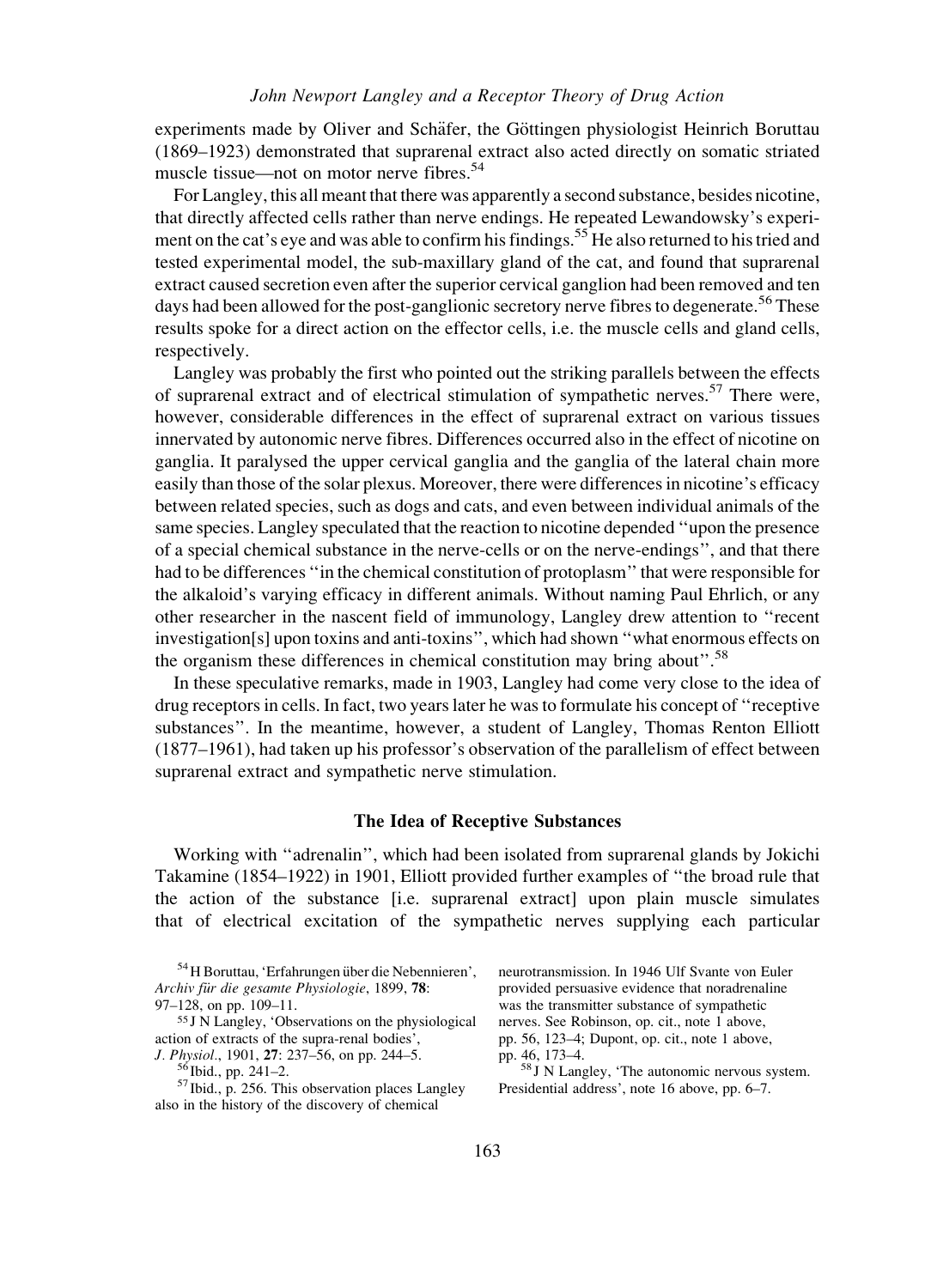muscle".<sup>59</sup> He also investigated some apparent exceptions to this rule. In May 1904, in a preliminary communication to the Physiological Society, the young researcher made his today famous—suggestion, that adrenalin was "secreted by the sympathetic paraganglia" and might be "the chemical stimulant liberated on each occasion when the [nervous] impulse arrives at the periphery".<sup>60</sup> While this proposal has placed Elliott firmly in the history of the concept of chemical neurotransmission,<sup>61</sup> his thoughts on how the muscle cell received the stimulus of the "chemical excitant", and reacted with a change of tension of the muscle fibres, were important for the development of the receptor idea.

Langley and Lewandowsky had been criticized for their view that suprarenal extract acted directly on muscle cells by Thomas Gregor Brodie (1866–1916), Professor-Superintendent of the Brown Institution, and Walter Ernest Dixon (1871–1931), then Assistant to the Downing Professor of Medicine at Cambridge. Reporting their own experiments and experimental results obtained by other researchers, Brodie and Dixon argued that adrenalin affected the sympathetic nerve endings, not the peripheral tissues themselves. In particular, they suspected that Langley and Lewandowsky had not allowed enough time in their degeneration experiments for the sympathetic nerve endings completely to disappear before the suprarenal extract was tested.<sup> $62$ </sup> Elliott addressed this criticism. In an experiment on a cat, he excised the ciliary and superior cervical ganglion of the left side. Nearly ten months later he tested the effect of intravenous injection of adrenalin on the animal's iris: the typical dilation of the pupil appeared even more quickly and was more extensive on the operated side than on the normal side. In Elliott's mind there was no doubt that the sympathetic nerve endings had entirely degenerated after such a long time and that the adrenalin therefore could not have acted on them.<sup>63</sup>

Another critical argument, brought forward by Brodie and Dixon, came from an experiment that the latter had made with apocodeine. Dixon had shown that the contraction of the muscle tissue of blood vessels that was typically produced by adrenalin could be almost completely prevented by previous injection of apocodeine. Yet, subsequent injection of barium chloride still led to vasoconstriction. This meant (for Brodie and Dixon) that the muscle tissue as such had not been injured by the apocodeine, and that therefore both apocodeine and adrenalin had acted on the nerve endings terminating in the blood vessels.<sup>64</sup>

Against this background of conflicting experimental evidence Elliott suggested that it was neither the nerve endings nor the contractile fibres of the muscle cell that were affected by adrenalin. He proposed instead that the "substance" that was excited by adrenalin was the "myoneural junction", i.e. the link between nerve ending and muscle cell, which he believed to originate from, and to be sustained by, the muscle cell. This hypothesis

<sup>59</sup>T R Elliott, 'The action of adrenalin', *J. Physiol.*, 1905, 32: 401-67, on p. 402. On the identification of the active principle of the suprarenal glands, see E M Tansey, 'What's in a name? Henry Dale and adrenaline, 1906', Med. Hist., 1995, 39: 459-76, on pp. 465-6, 472-3.

<sup>60</sup>T R Elliott, 'On the action of adrenalin', J. Physiol., 1904, 31: xx-xxi, on p. xxi.

<sup>62</sup>T G Brodie and W E Dixon, 'Contributions to the physiology of the lungs. Part II. On the innervation of the pulmonary blood vessels; and some observations on the action of suprarenal extract', *J. Physiol.*, 1904, 30: 476–502, on pp. 500-1.

 $63$  Elliott, op. cit., note 59 above, pp. 431-2. <sup>64</sup> Brodie and Dixon, op. cit., note 62 above, pp. 497-8.

<sup>&</sup>lt;sup>61</sup> See Robinson, op. cit., note 1 above, pp. 56–9; Bennett, op. cit., note 5 above, pp. 530–1; Dupont, op. cit., note 1 above, p. 47.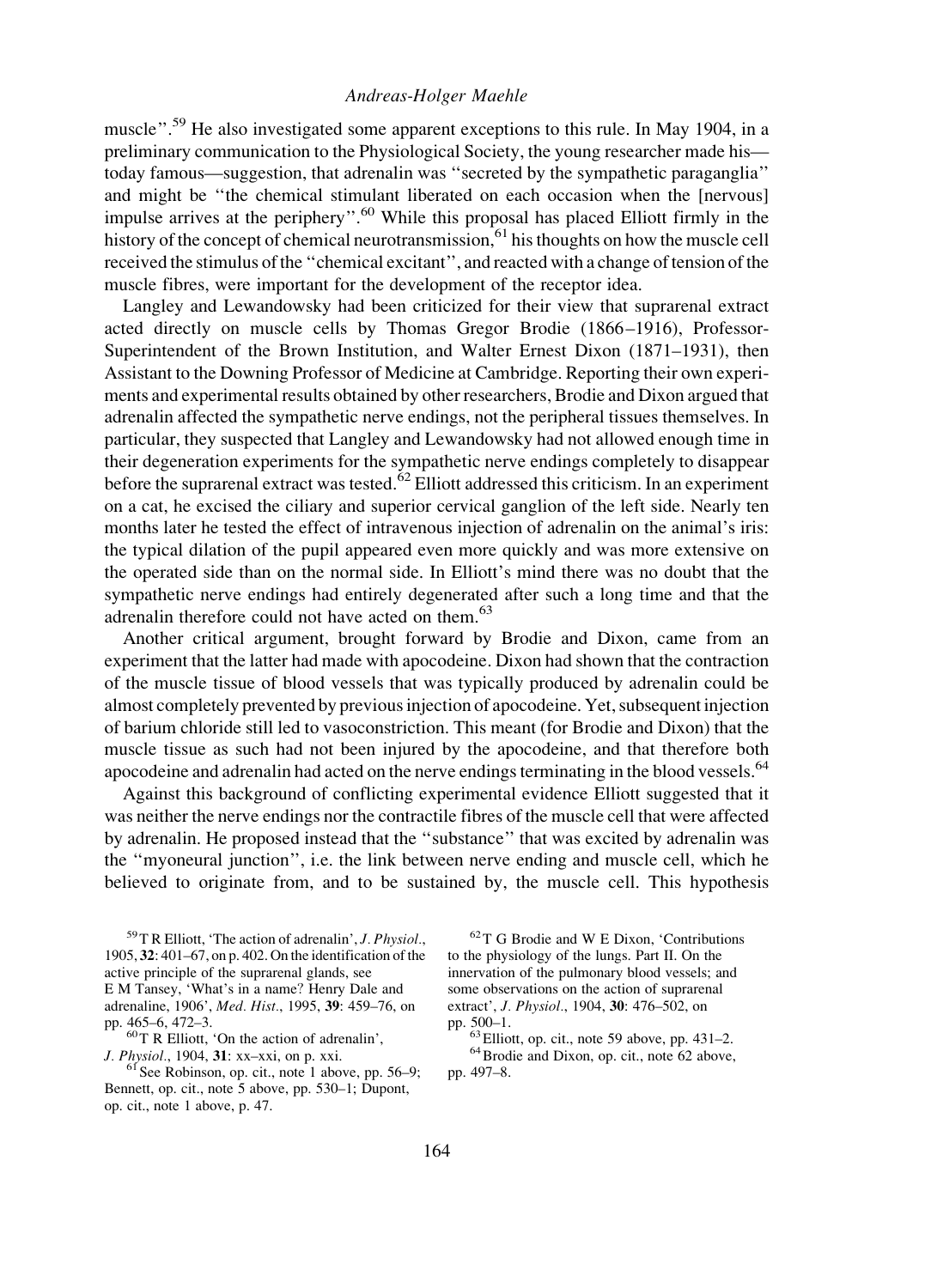explained for him also why adrenalin affected only those tissues that had a sympathetic innervation. The union with sympathetic nerves during phylogenetic development, he believed, led in the muscle cells to the growth of a special "substance" which could be excited by adrenalin. The nature of this substance, i.e. of the myoneural junction, determined whether the impulse travelling down a sympathetic nerve led to contraction or inhibition (relaxation) of the muscle fibres. In this way the differences in adrenal in's action in different tissues could be explained.<sup>65</sup> Moreover, Elliott speculated that the other parts of the autonomic nervous system, i.e. the parasympathetic nerves and the autonomic ganglia, and also the skeletal nerves leading to striated muscle, had a different type of junction from that in the sympathetic nerves.<sup>66</sup> From these considerations, it was only a very small step for Elliott's teacher Langley, who probably guided his student's thoughts in this difficult and controversial matter,  $67$  to formulate the concept of "receptive substances".

In December 1905, in his classic paper on "receptive substances", Langley critically reviewed the evidence that had so far been provided on the direct action of certain drugs and poisons on cells. In particular the experiments involving degeneration of the nerve fibres before a drug's effects were tested, as carried out by Lewandowsky, Elliott, and himself, appeared crucial to him. In the light of Brodie's and Dixon's criticism, Langley gave details of another experiment of his own on a cat, in which he showed that an extract made from "Burroughs and Wellcome's supra-renal tabloids" produced the typical adrenaline freeds on the head (eyes, sub-maxillary gland etc.) fourteen and a half months after the superior cervical ganglion had been excised. The point that certain poisons acted directly on cells, for example, nicotine on nerve cells, or adrenalin, pilocarpine and atropine on unstriated muscle cells and gland cells, seemed now to him quite well established.<sup>68</sup> There remained, however, two problems that required a more differentiated account of the drugs' mode of action.

The first problem was that the efficacy of adrenalin on unstriated muscle differed considerably between the various tissues in the body, even between tissues that were innervated by the sympathetic nervous system. The second problem was Dixon's finding that apocodeine prevented the vascular constricting action of adrenalin, but not that of barium chloride, which suggested that adrenal in acted on nerve fibres, not on muscle fibres. In response to these problems Langley proposed that adrenal in did not directly stimulate the muscle cell's "contractile substance quâ contractile substance", but that it acted on "accessory protoplasmic substances" of the cell. Intrinsic differences in these accessory substances could explain the differences in adrenalin's efficacy on various (unstriated) muscle tissues.<sup>69</sup>

Langley next turned to nicotine and its effect on striated, skeletal muscle to further support this hypothesis. In the anaesthetized fowl, intravenous injection of nicotine caused

 $<sup>65</sup>$  Elliott, op. cit., note 59 above, pp. 434-7.</sup>

 $66$  Ibid., p.  $437-8$ . On the history of the

<sup>67</sup>Elliott acknowledged his "indebtedness for advice" to Langley, but also to Gaskell and H K Anderson. Elliott, op. cit., note 59 above, p. 467.

identification of acetylcholine as the transmitter in these other synapses, see Robinson, op. cit., note 1 above, pp.  $55-68$ ,  $70-6$ ; Dupont, op. cit, note 1 above; E M Tansey, 'Sir Henry Dale and autopharmacology: the role of acetylcholine in neurotransmission', in C Debru (ed.), Essays in the history of the physiological sciences, Amsterdam, Rodopi, 1995, pp. 179-93.

 $^{68}$ Langley, op. cit., note 19 above, pp. 374-80. On the preparation of the tabloid extract, idem,

op. cit., note 55 above, p. 237.

69 Idem, op. cit., note 19 above, pp. 375–6.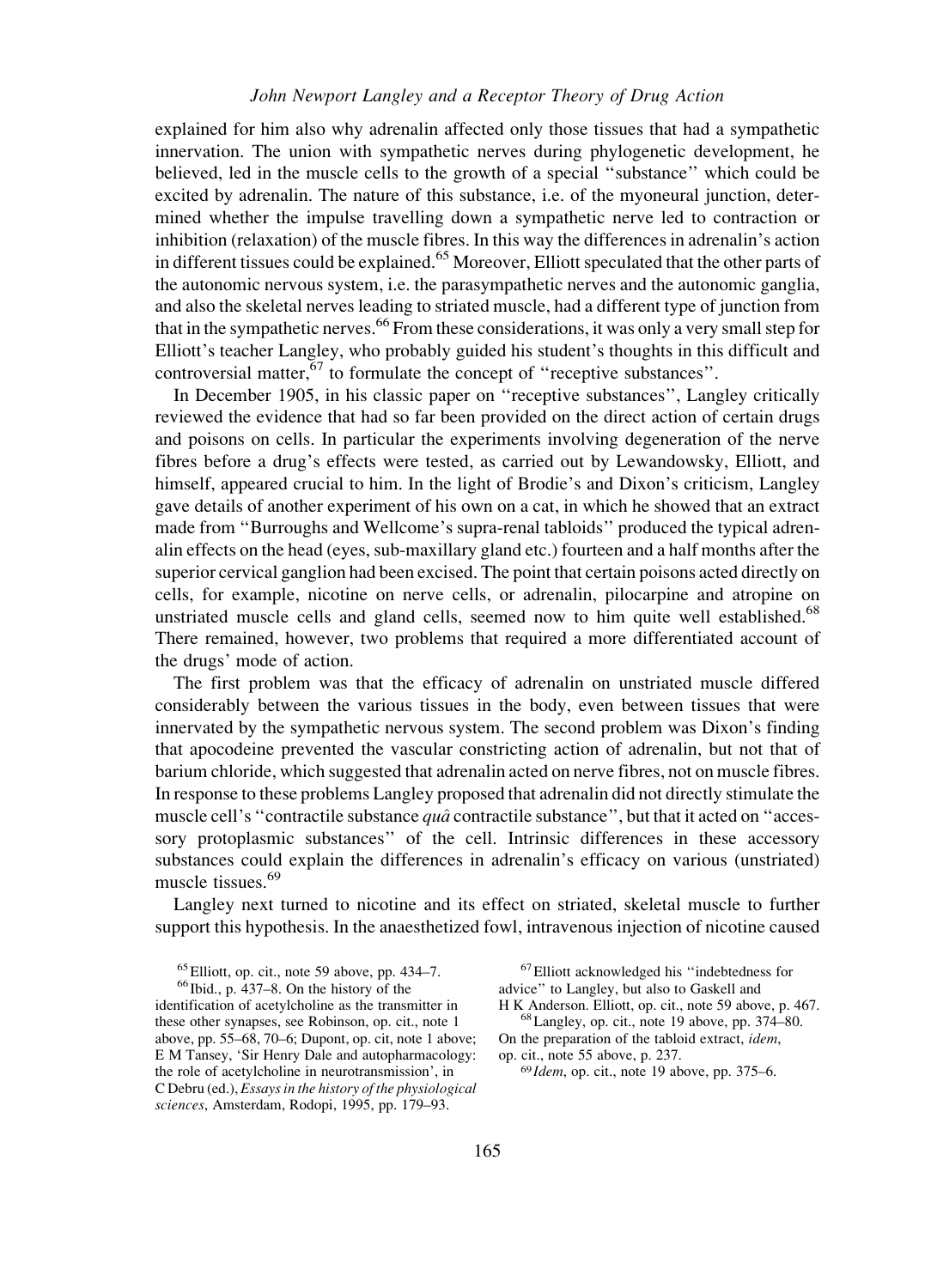a characteristic prolonged, tonic contraction of the gastrocnemius muscle of the leg, even after the sciatic and internal peroneal nerve had been cut in order to exclude any central nervous influence. Also when the internal peroneal nerve had been "paralysed" through nicotine (i.e. when electric stimulation of the nerve no longer led to a muscular contraction), a larger dose of nicotine still caused the gastrocnemius to contract. This indicated that nicotine acted then directly on muscle cells. Intravenous injection of curare abolished the nicotine-induced tonic contraction, and further injection of nicotine brought it on again, i.e. the two poisons acted as mutual antagonists. As Langley pointed out, the relation between nicotine and curare was the same as the relation between pilocarpine and atropine, which he had described twenty-seven years earlier in his experiments on the sub-maxillary gland. Accordingly, he suggested that nicotine and curare acted upon the same "protoplasmic substance or substances" of the muscle cell. Whether these substances combined predominantly with nicotine (resulting in stimulation) or with curare (leading to relaxation) depended on "the relative amount of the two poisons" present.<sup>70</sup>

In the next series of experiments Langley cut the peroneal nerve, excised a piece of it, and allowed periods of between 6 and 40 days for the peripheral part of the nerve to degenerate. Functional regeneration was excluded in tests with electro-stimulation of the proximal part of the cut nerve, and the degeneration of the nerve endings was confirmed in histological examinations. Yet, injection of nicotine still produced the typical tonic contraction, the responsiveness of the muscle to the poison actually being increased; and curare still exerted its antagonistic effect on the nicotine contraction. Moreover, direct electrical stimulation of the muscle after injection of nicotine or after injection of curare could still produce some contraction. $71$ 

From these observations Langley drew the critical conclusion that "neither the poisons" nor the nervous impulse act directly on the contractile substance of the muscle but on some accessory substance", and he continued: "Since this accessory substance is the recipient of stimuli which it transfers to the contractile material, we may speak of it as the *receptive substance* of the muscle."<sup>72</sup> Referring briefly to Ehrlich's side chain theory of immunity (see below), Langley speculated that a receptive substance might be "a side chain molecule of the molecule of contractile substance". He remained cautious though, adding that to him there seemed to be no advantage at present in "attempting to refer the phenomena to molecular arrangement".<sup>73</sup>

However, having produced evidence for the action of adrenalin as well as of nicotine and curare on "accessory" or "receptive" substances of the cell, Langley dared to generalize. He suggested that alkaloids such as pilocarpine, atropine, and strychnine, likewise acted in this manner, as might other internally secreted substances (i.e. hormones), such as secretin, thyroidin, and "the various stimulating chemical bodies formed by the generative organs".<sup>74</sup> More than this, Langley proposed a general rule:

So we may suppose that in all cells two constituents at least are to be distinguished, a chief substance, which is concerned with the chief function of the cell as contraction and secretion, and

70 Ibid., pp. 380-93.  $^{71}$  Ibid., pp. 393–9.<br> $^{72}$  Ibid., p. 399.

73 Ibid., pp. 399-400.  $74$  Ibid., p. 400.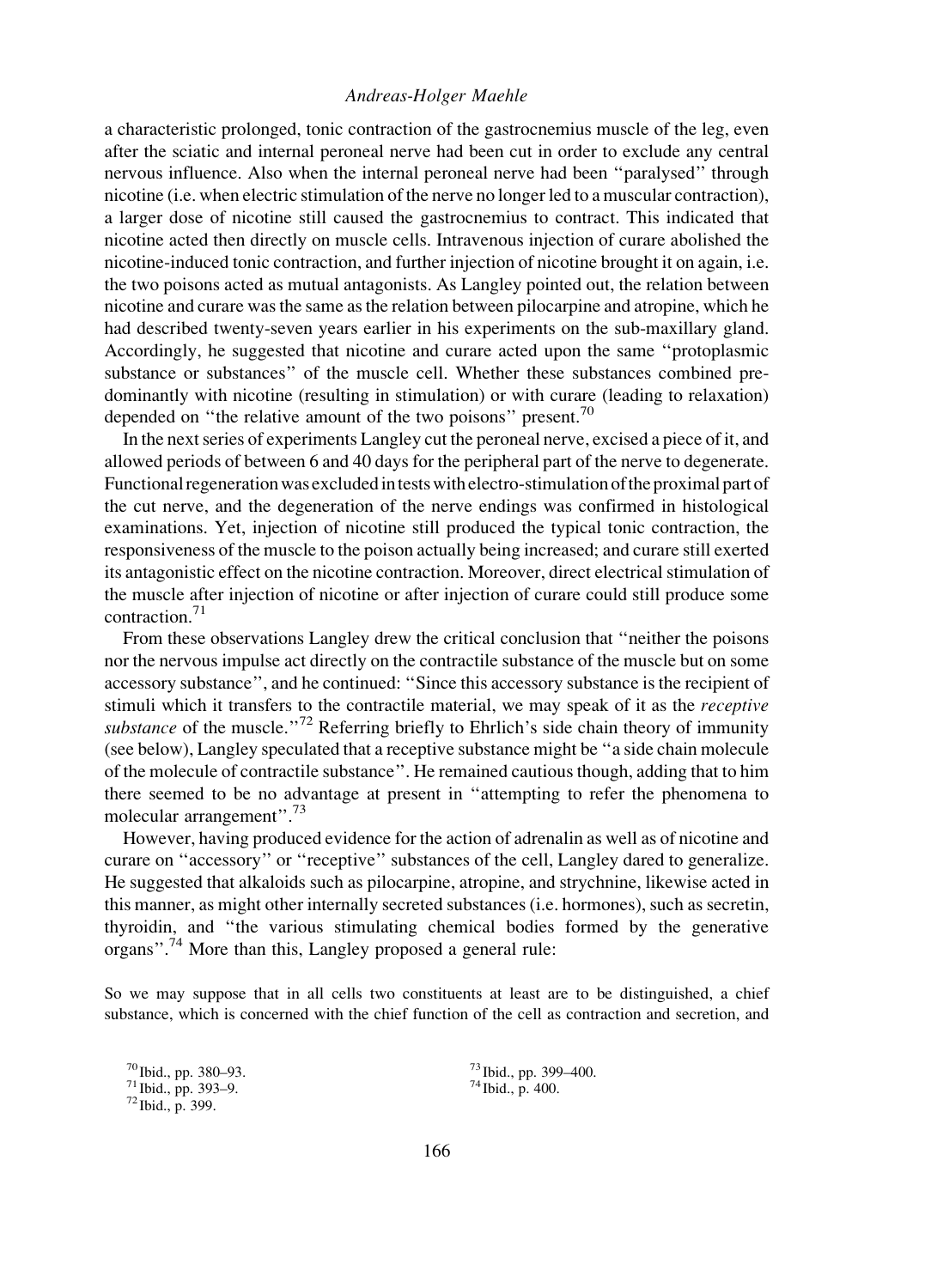receptive substances which are acted upon by chemical bodies and in certain cases by nervous stimuli. The receptive substance affects or is capable of affecting the metabolism of the chief substance.<sup>75</sup>

With these conclusions Langley had laid the foundations of the theory of drug receptors in cells. He had also made a fundamental contribution to the further development of basic physiology, as the receptor idea became central to our modern understanding of endogenous neural, endocrine and immune regulation. Significantly though, Langley located his "receptive substances" in the cell rather than on the cell. In this respect his receptor concept was quite different from the modern one, which describes receptors within the cell as well as in the membrane.

Obviously, Langley's "receptive substances" had resemblances to Ehrlich's "side chains" that would bind bacterial toxins to the cell and which (when produced in excess) would be separated from the cell to act as anti-toxins or antibodies in the blood. But when Langley formulated his concept of receptive substances in 1905, Ehrlich still believed that the side chain theory was applicable only to toxins, not to drugs, chiefly because drugs did not seem to be firmly fixed in the tissues and could easily be washed out of them by solvents.<sup>76</sup> Langley, on the other hand, did think of a chemical union between the cell's receptive substances and the drug. Returning to the analogy with binding in inorganic chemistry that he had used in his discussion of pilocarpine and atropine, he spoke now of the formation of "nicotine-muscle compounds" and "curare-muscle compounds". Which of these two kinds of compounds prevailed depended "upon the mass of each poison present and the relative chemical affinities for the muscle radicle [i.e. the receptive substance or side chain]". Moreover, he speculated that the biological effect of either contraction (through binding of nicotine) or inhibition (through binding of curare) was caused by different "chemical re-arrangements set up in the muscle molecule by the combination of one of its radicles".<sup>77</sup> It was only in 1907, partly due to Langley's work on receptive substances and alkaloids, that Ehrlich changed his mind and proposed the existence of "chemoreceptors" for drugs.<sup>78</sup>

Langley's receptor concept also had obvious similarities with Elliott's concept of the "myoneural junction" that was thought to be acted upon by a nervous impulse or chemical stimulant. In fact, Langley acknowledged that Elliott's work on adrenalin especially had "made the issues clearer" for him.<sup>79</sup> He also agreed with Elliott's hypothesis that it was the nature of the myoneural junction that determined whether a nerve impulse resulted in contraction or inhibition. Langley suggested that a cell could make two kinds of receptive substances, "motor" and "inhibitory", and that the effect of a nervous impulse on the cell depended on the proportion of these two receptor types.<sup>80</sup>

However, he disagreed with his student about how the receptive substances may have been formed and how they had obtained their characteristics during phylogeny. According

77 J N Langley, 'Croonian Lecture, 1906.-- On nerve endings and on special excitable substances in cells', Proc. R. Soc. Lond., series B, 1906, 78: 170-94, on p. 181.

<sup>78</sup> Parascandola and Jasensky, op. cit., note 2 above, pp. 210–11.<br> $^{79}$ Langley, op. cit., note 19 above, p. 412.

 $^{80}\rm{Ibid.}$ 

 $^{75}$  Ibid., p. 411.

<sup>&</sup>lt;sup>76</sup> See Parascandola and Jasensky, op. cit., note 2 above, pp. 205–10. For a full discussion of Ehrlich's side chain theory of antibody formation, see Silverstein, op. cit., note 3 above, pp. 77-94.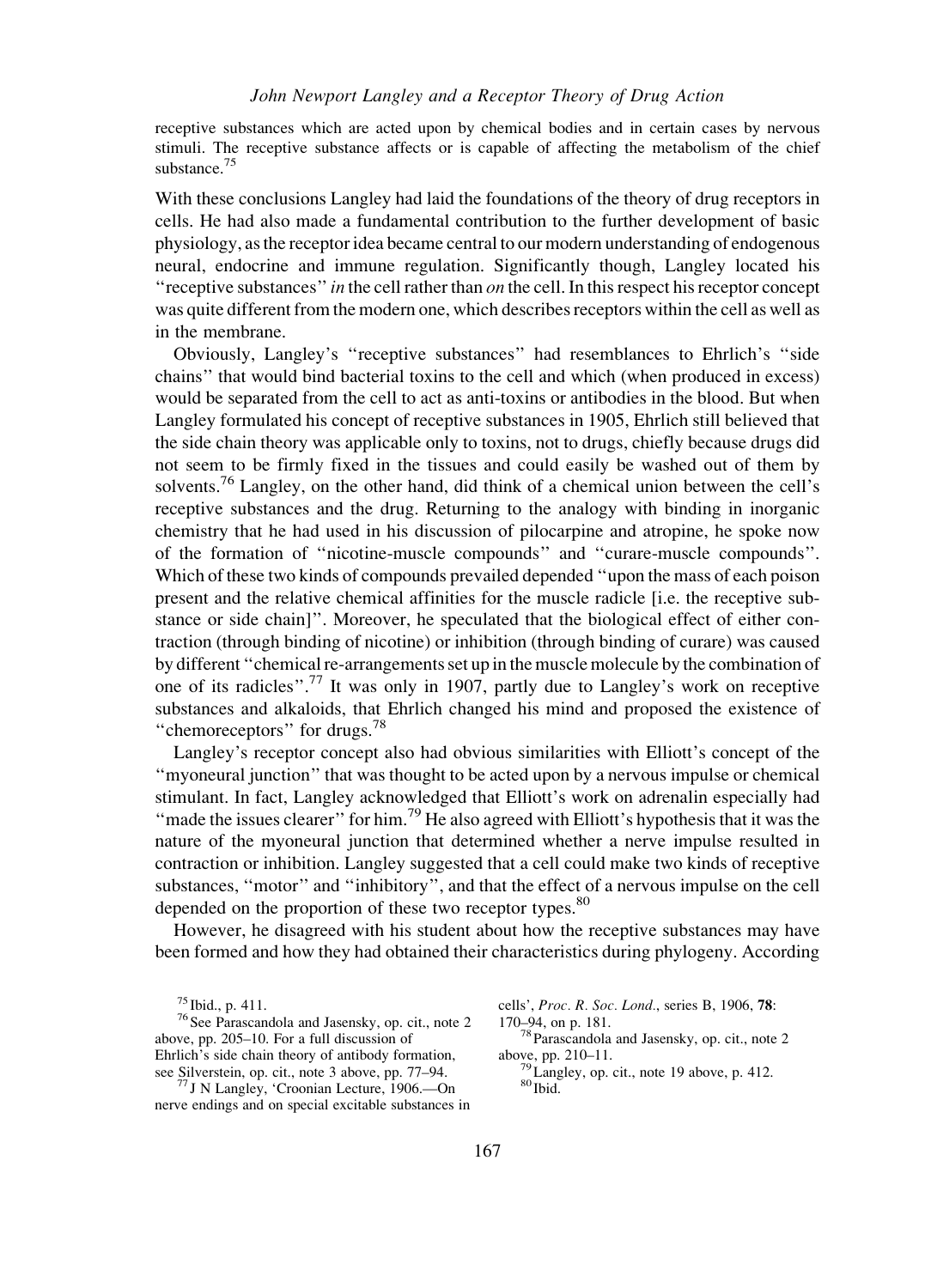to Elliott, in developing a union with nerve endings, the cell grows a specific myoneural junction. On this supposition, Langley expected that in the nerve-degeneration experiments the myoneural junction, or the receptive substance, degenerated as well, leading to a diminished physiological response to the application of drugs. But as the experiments with adrenalin and nicotine had shown, cells were even more sensitive to the drugs after denervation. Langley had also performed some experiments with adrenalin, nicotine, and strychnine on chicken embryos, which showed in very early developmental stages quite marked effects and therefore did not support Elliott's suggestion. Finally, the variety of effects caused by sympathetic nerve stimulation and adrenalin in various tissues, and the incomplete parallelism between the two, spoke in Langley's view against Elliott's simple explanation. As Langley saw it, the various body cells had a constant tendency to vary in their chemical composition, which upon the formation of a functional connection with a nerve merely became "fixed". Different parts of the nervous system formed their connection with the peripheral tissues at different periods of phylogenetic development. In this way different types of receptive or "synaptic" substances were established.<sup>81</sup>

Yet Elliott did not agree with this interpretation. In a subsequent study on the innervation of the bladder in various animal species, he called his teacher's theory of receptive substances "a doctrine of inflexibility". In particular, he criticized Langley for attributing too little influence to the nature of the nerves that entered the tissues during phylogeny and had put too much emphasis on independent chemical changes of the peripheral (muscle) cells. As Elliott expressed it, Langley's view did "not clearly ascribe a determinant value to the entering nerve, which must knock patiently unheard until the cell chances to develope [sic] the proper receptive substance".<sup>82</sup> However, by the time this criticism was published, in 1907, Elliott had already left Cambridge for his clinical education at University College Hospital, London, and this specific debate between the two researchers seems to have been discontinued.<sup>83</sup>

#### **Criticisms and Further Development of Langley's Receptor Concept**

On 24 May 1906 Langley gave the Croonian Lecture to the Royal Society on the topic of his new concept of receptive substances, adding some more experiments with nicotine and curare, made on the frog and toad.<sup>84</sup> Immediately afterwards he visited the European continent further to disseminate his ideas. On 28 May he spoke to the Morphological-Physiological Society of Vienna about "Nerve endings and special receptive substances in cells".<sup>85</sup> In the following year, 1907, Langley presented his receptor concept at the Seventh International Congress of Physiologists in Heidelberg. Reporting experiments with local application of nicotine solutions to various muscles of the frog, he elaborated upon his evidence for different kinds of receptive substances. The results of these trials, which

 $81$  Ibid., pp. 405–10, 413. See also Langley, op. cit., note 77 above, p. 193.

 $82$  T R Elliott, 'The innervation of the bladder and urethra', J. Physiol., 1907, 35: 367-445, on p. 442

<sup>83</sup> Cf. H H Dale, 'Thomas Renton Elliott 1877-1961', Biographical Memoirs of Fellows of the Royal Society, 1961, 7: 53-74, on pp. 65-6.

 $84$  Langley, op. cit., note 77 above, pp. 185–8. <sup>85</sup> Idem, 'Über Nervenendigungen und spezielle rezeptive Substanzen in Zellen', Zentralblatt für Physiologie, 1906, 20: 290-1.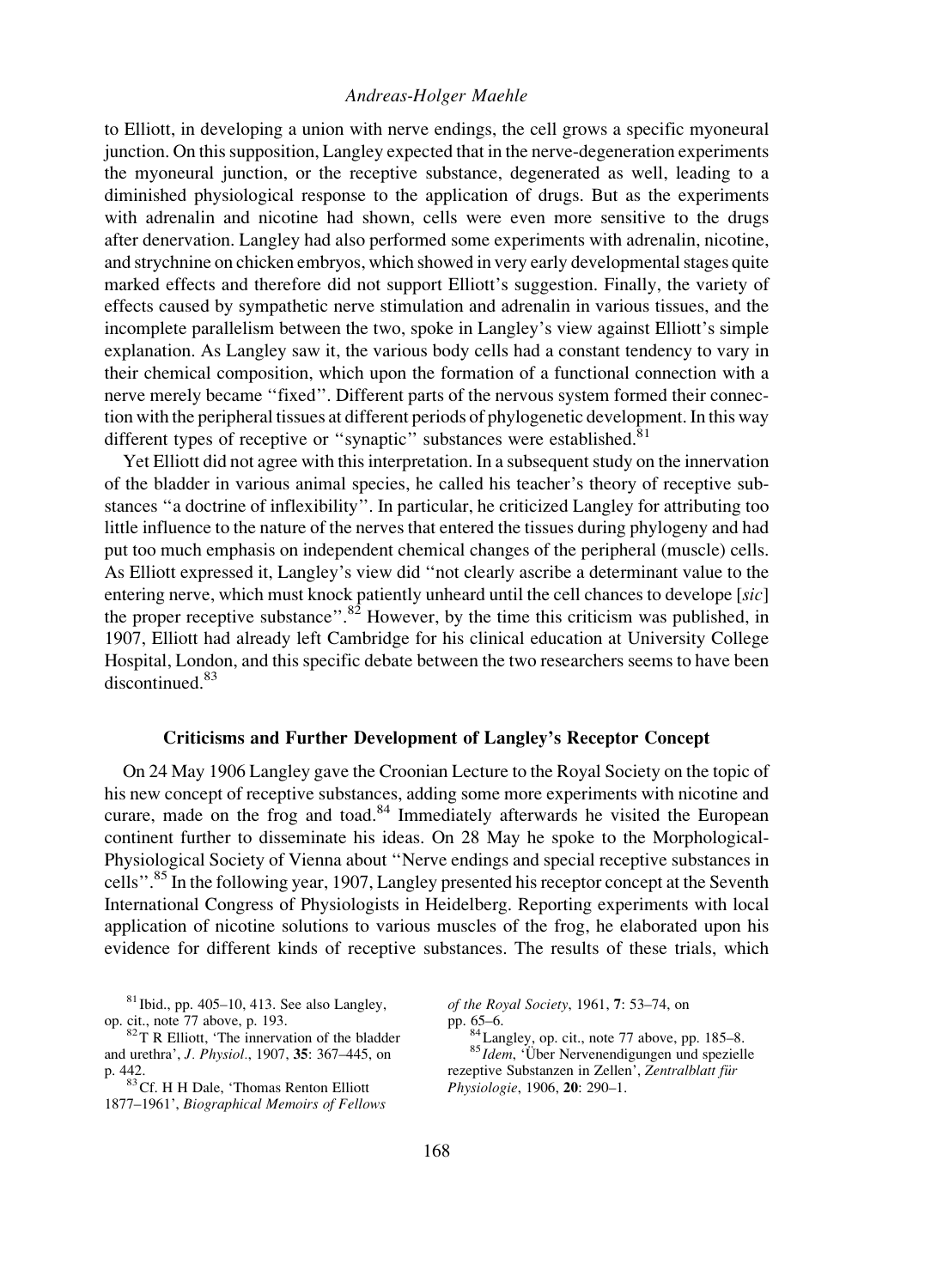included also tests on denervated muscles and with the antagonist curare, indicated that the frog muscle had at least two types of receptive substances for nicotine: one leading to a slow and prolonged ("tonic") contraction, and the other causing a rapid and brief contraction ("fibrillar twitching"). Both types could be located in the region of nerve endings as well as in other parts of the muscle fibre. Since local application of veratrine caused yet another pattern of contraction, Langley presumed that there had to be further types of receptive substances in the muscle. In general, he considered these substances to be radicles of the contractile molecule of the muscle cell, and he suggested that those near the nerve endings might have undergone a special development.<sup>86</sup>

However, Langley's arguments for the existence of receptive substances in cells encountered quickly the criticism of other researchers. At the same Congress of Physiologists he was confronted with a critical paper by one of his former collaborators, Rudolf Magnus (1873–1927), who was then a lecturer in the Pharmacological Institute of Heidelberg University.<sup>87</sup> Magnus focused on one of Langley's key arguments for receptive substances: the mutual antagonism of nicotine and curare on the denervated muscle. The Heidelberg pharmacologist acknowledged the general validity of the method of testing poisons after degeneration of nerves, in order to establish whether or not they acted on the peripheral tissues or on nerve endings. But he was not convinced that the mutual antagonism between two poisons actually said something about their specific point of attack. Langley had concluded that curare bound, like nicotine, to receptive substances of the muscle cells, because he had found that curare abolished the nicotine-induced contraction of the denervated muscle. Magnus reported against this his own experiments on the muscle of the rabbit, in which the relevant nerves had been cut and allowed to degenerate. In these trials he used physostigmine instead of nicotine as the stimulant agent and antagonist of curare. He found that physostigmine failed to produce a contraction in the denervated muscle from the twenty-seventh day after section of the nerves. This spoke for an action on nerve endings and, according to Langley's logic, the antagonist curare would therefore also act on nerve endings. This example showed, according to Magnus, that the conclusion about the point of attack on curare depended on which antagonist had been used. If one used nicotine, as Langley had done, the evidence suggested that curare acted on the muscle cell. If one used physostigmine, like Magnus, one was led to conclude that curare affected the nerve endings. In other words, "nothing at all" could be found out about a poison's point of attack from trials with its antagonists. Magnus politely emphasized that he did not wish to criticize Langley's doctrine of receptive substances as such, but he made it clear that one of the

<sup>86</sup>Idem, 'Nouvelles observations sur la nature non-spécifique des terminaisons nerveuses motrices et sur l'existence de radicules «réceptives» dans le muscle', Archives Internationales de Physiologie, 1907,  $5:115-8$ . A full account of the experiments underlying Langley's theory of two kinds of nicotine receptors is given in *idem*, 'On the contraction of muscle, chiefly in relation to the presence of "receptive" substances', J. Physiol., 1907, 36: 347-84; 1908, 37: 165-212; 285-300; 1909, 39: 235-95.

<sup>87</sup> In 1908 Magnus became professor in Utrecht, where he founded the first pharmacological institute of the Netherlands. See O Magnus, Rudolf Magnus, physiologist and pharmacologist, 1873-1927, ed. L M Schoonhoven, Amsterdam, Koninklijke Nederlandse Akademie van Wetenschappen, and Dordrecht, Kluwer Academic Publishers, 2002. Magnus' joint work with Langley in the Cambridge Physiological Laboratory was published as: J N Langley and R Magnus, 'Some observations of the movements of the intestine before and after degenerative section of the mesenteric nerves', J. Physiol., 1905, 33: 34-51.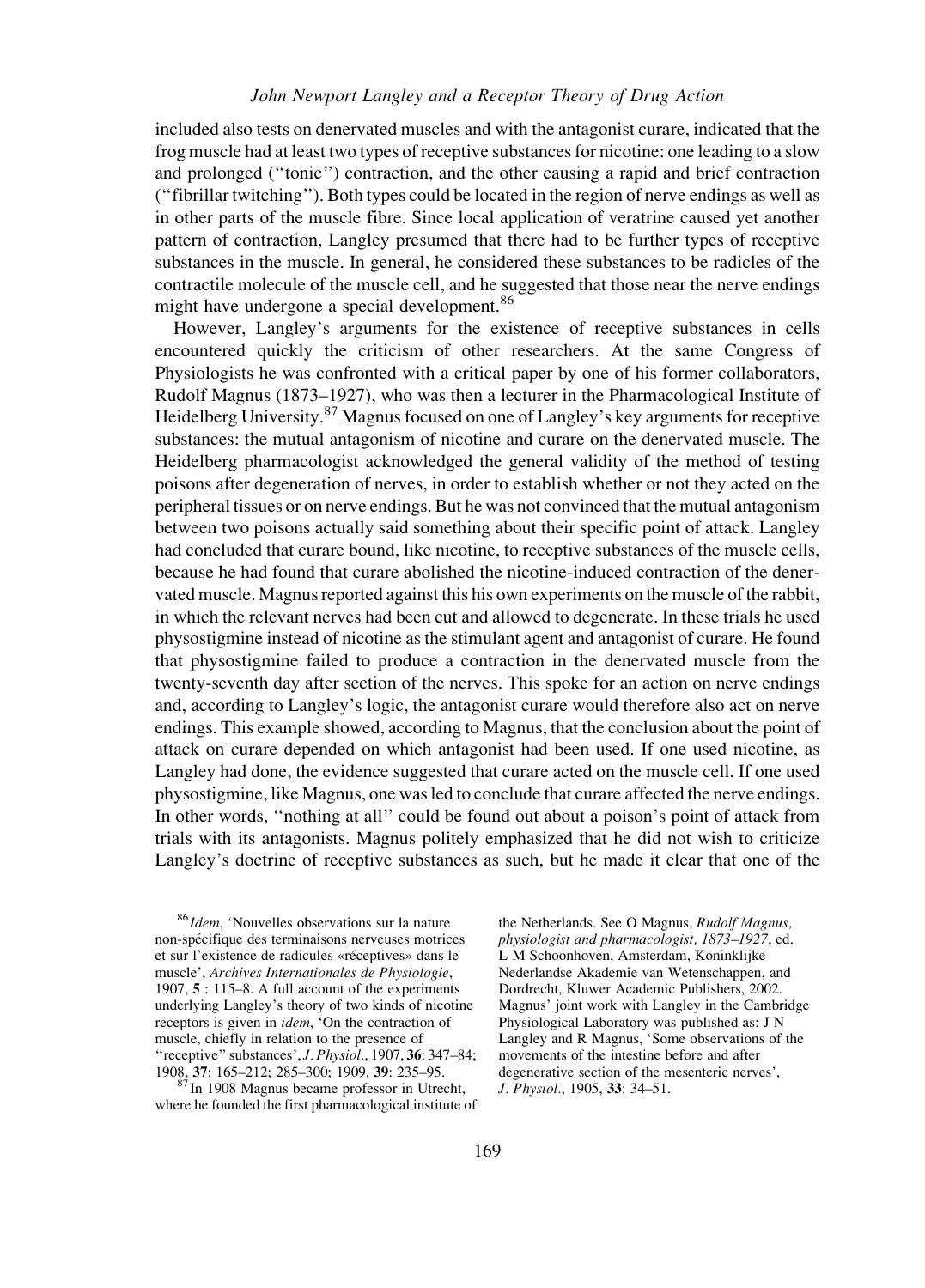Cambridge professor's "proofs" for it, the mutual antagonism between nicotine and curare on the denervated muscle, had to be discounted.<sup>88</sup>

In the discussion following Langley's and Magnus' presentations, Langley suggested that the receptive substances of the denervated rabbit muscle had degenerated in addition to the nerve endings, which explained why Magnus had no longer obtained a contraction on injection of physostigmine. Yet this argument constituted a certain contradiction to Langley's earlier observation that denervated muscle cells actually showed an increased sensitivity for drugs such as nicotine and adrenal in. On the other hand, Magnus had to admit that curare might have two points of attack: the nerve ending and the muscle cell.<sup>89</sup> By the following year both researchers had collected more evidence to support their divergent points of view. Magnus argued from experiments conducted by himself, by Langley's Cambridge collaborator Hugh Kerr Anderson (1865–1928) and others that similar inconsistencies resulted about the point of attack of atropine if one drew conclusions from its antagonistic action to pilocarpine and physostigmine.<sup>90</sup> Langley demonstrated different kinds of contraction after nicotine and after physostigmine had been applied to muscle, and concluded from this that there had to be "different receptive radicles" for the two poisons.<sup>91</sup> In this way, Magnus' criticism led eventually to a greater complexity of Langley's receptor concept.

Langley also had to consider recent results of Hermann Fühner (1871–1944) of the Pharmacological Institute in Würzburg, who had studied the muscular effects of the curare-like substance guanidine for his Habilitation thesis.<sup>92</sup> Fühner had found that guanidine chloride failed to produce the usual contraction ("fibrillar twitching") of the frog's gastrocnemius when it was applied to the muscle eleven and thirteen days after its nerve had been cut. For the Würzburg researcher this suggested an action of guanidine (and, by extension, of curare) on nerve endings, which would have degenerated by that time. Yet, he obtained some guanidine contractions again from the sixteenth and eighteenth day onwards and explained this by proposing regeneration of the nerve endings.<sup>93</sup> In Langley's view, Fühner's hypotheses about degeneration and then regeneration in the absence of a connection to the central nervous system were untenable. Moreover, Langley referred to denervation experiments on another leg muscle, the sartorius, which showed with histological staining that the nerve endings needed about six weeks to degenerate and did not begin to regenerate until the sixty-ninth day. Accordingly he did not accept Fühner's evidence for guanidine's action on nerve endings rather than on muscle cells.<sup>94</sup> Still, the experiments of the Würzburg pharmacologist illustrated the uncertainties inherent in the nerve-degeneration method, and in this way cast doubt over another element in Langley's argument for the existence of receptive substances in cells.

Criticism came not only from German researchers but also from colleagues at home. Stimulated by Langley's ideas on receptive substances and Ehrlich's on chemoreceptors,

bestimmen?', Pflüger's Archiv für die gesamte

Physiologie, 1908, 123: 99-112, on p. 106.

<sup>94</sup> Langley, 'On the contraction' (1908), note 86 above, pp. 298-9.

<sup>&</sup>lt;sup>88</sup>R Magnus, 'Kann man den Angriffspunkt eines Giftes durch antagonistische Giftversuche

<sup>89</sup> Ibid., p.107.

<sup>&</sup>lt;sup>90</sup> Ibid., pp. 108-12.

<sup>&</sup>lt;sup>91</sup> Langley, 'On the contraction' (1908), note 86 above, p. 299.

 $92$  H Fühner, 'Curarestudien. I. Die periphere Wirkung des Guanidins', Archiv für experimentelle Pathologie und Pharmakologie, 1907, 58: 1-49. Guanidine produces fibrillar twitching followed by curare-like paralysis of the muscle.

<sup>&</sup>lt;sup>93</sup> Ibid., pp. 35–9, 44, 48.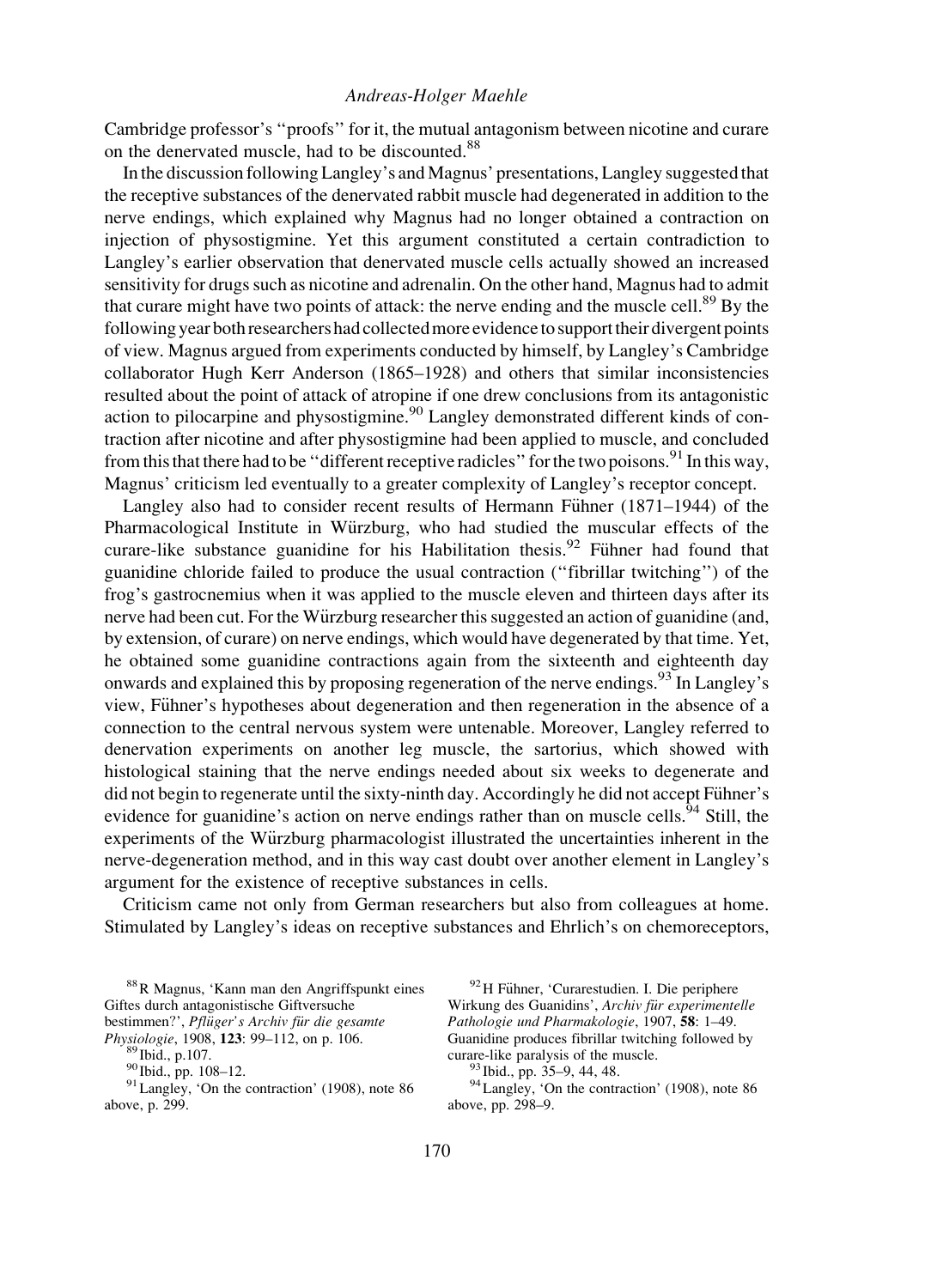Walter Dixon, who had become a lecturer in pharmacology at Cambridge, published in 1909 a study of the specific action of strychnine on the spinal cord. Working with emulsions of spinal cord, he and his collaborator in the Pharmacological Laboratory, Philip Hamill (1883–1959), did not find any evidence for a chemical combination of the alkaloid with the nervous tissue. They therefore questioned the existence of specific receptors for vegetable alkaloids. Yet, based on another series of experiments, in which they examined the effects of secretin on the pancreas, they proposed that there were receptor substances for the body's own internal secretions. Poisons, they hypothesized, might act by liberating specific hormones, which would then combine with hormone receptors.<sup>95</sup> Doubts about Langley's concept of receptive substances were also raised from a chemical point of view. George Barger (1878–1939) and Henry Hallett Dale (1875–1968), then working at the Wellcome Physiological Research Laboratories, showed that a wide range of structurally differing amines apparently mimicked the physiological effects of sympathetic nerve stimulation. However, they could not identify a common structural component that was specific for these "sympathomimetic" amines. On these grounds they were sceptical about Langley's suggestion that drugs entered into chemical combinations with specific receptive side chains of the cell.<sup>96</sup>

Perhaps the most lasting challenge to Langley's concept of receptive substances arose, however, from a new theory of the mode of action of drugs, which was then developed by the Freiburg pharmacologist Walther Straub (1874–1944). Inspired by studies of drug absorption, made by his academic mentor Rudolf Boehm (1844–1926) in Leipzig, <sup>97</sup> the voung Straub extended this line of research during a stay at the Zoological Station in Naples in the spring of 1905. His experimental model was the isolated heart of the marine snail, *Aplysia*, on which he examined the effects of muscarine and its antagonist atropine. Muscarine caused typically a slowing of the heartbeat. Straub concluded from his experiments that this effect occurred only as long as the poison entered the heart cells. The effect did not depend, in his view, on an action of muscarine within the cell itself. What was important was rather the gradient in the poison's concentration between the outside and the inside of the cell membrane, or the "concentration potential" as he called it, which kept the process of absorption in motion. After the cells had become saturated with muscarine, a further increase of its concentration outside the cell had no further effect. On this basis Straub developed a "potential poison theory" (Potential giftheorie): while the poison was entering the cell, the membrane was unable to excrete the cell's waste products. These accumulated and damaged the cell, leading to cessation of its functions. In Straub's opinion, this theory was applicable not only to muscarine but to other alkaloids as well, such as pilocarpine, physostigmine and nicotine, and also to the hormone adrenalin. Moreover, the antagonism between muscarine and atropine could be explained with the hypothesis that atropine slowed the absorption of muscarine into the heart cells.<sup>98</sup>

<sup>97</sup>R Boehm, 'Einige Beobachtungen über die Nervenendwirkung des Curarin', Archiv für experimentelle Pathologie und Pharmakologie, 1895,  $35:16 - 22.$ 

 $^{98}$  W Straub, 'Zur Kinetik der Muskarinwirkung und des Antagonismus Muskarin-Atropin', Pflüger's Archiv für die gesamte Physiologie, 1907, 119: 127-51.

 $95$  W E Dixon and P Hamill. 'The mode of action of specific substances with special reference to secretin', J. Physiol., 1909, 38: 314–36. See also Langley, 'On the contraction' (1909), note 86 above, pp. 293–4.

<sup>&</sup>lt;sup>96</sup>G Barger and H H Dale, 'Chemical structure and sympathomimetic action of amines', J. Physiol., 1910, 41: 19-59, on p. 56.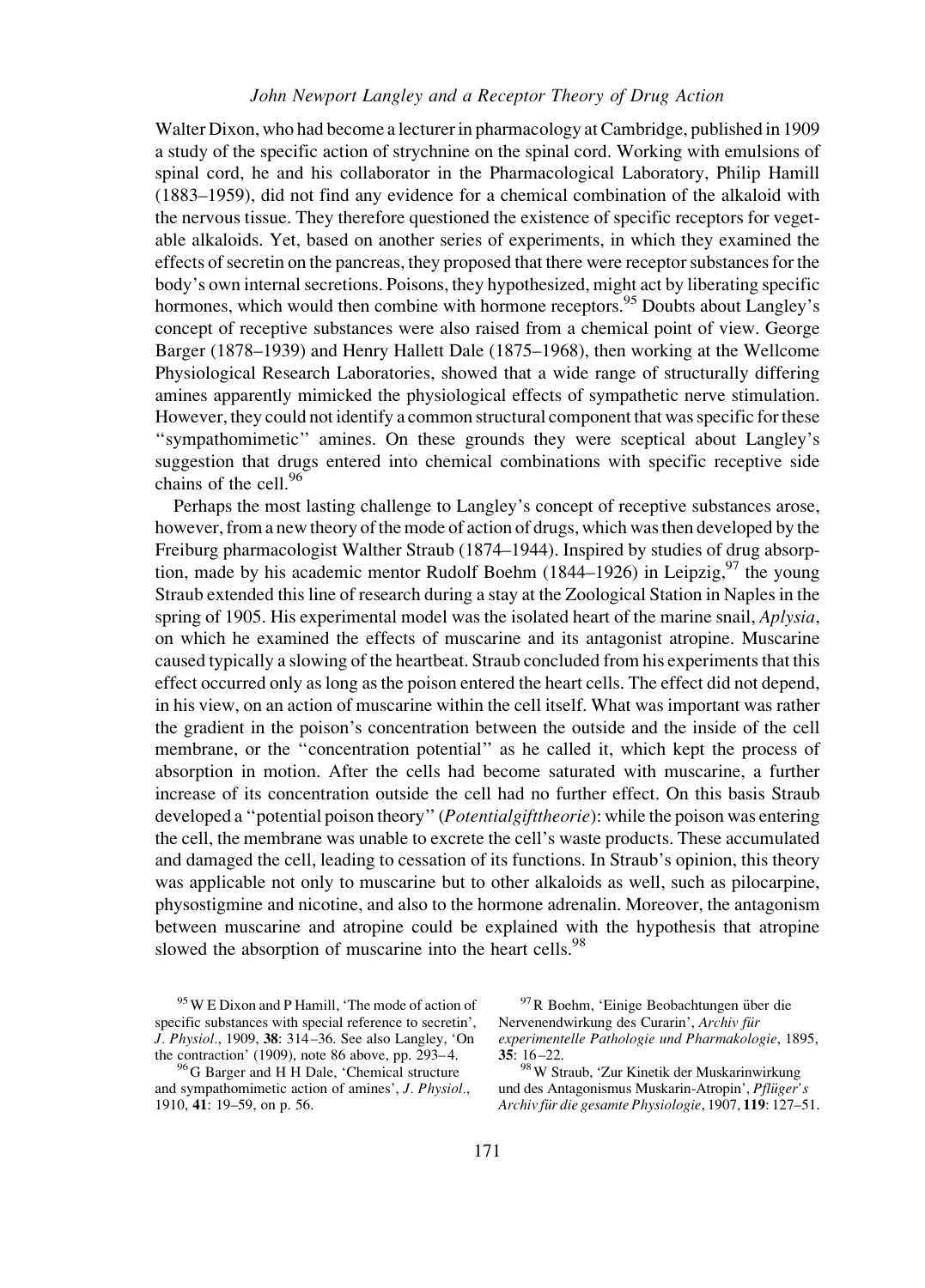This essentially *physical* theory of drug action stood in marked contrast to the concept of specific chemical binding of drugs to receptive side chains as proposed by Langley and (subsequently) Ehrlich. As Straub put it rather bluntly in his Freiburg inaugural lecture in 1908, any remarks on a direct relationship between the chemical structure and physiological effect of a drug were mere speculation.<sup>99</sup> Langley took Straub's observations seriously, but provided an explanation for them that was in harmony with his chemical theory. As long as the poison combined chemically with the receptive substances they "set up a stimulus" to the cell. When they were saturated, there was no more stimulus and thus no further effect. Similarly, the antagonism between atropine and muscarine could be explained with the hypothesis that atropine combined with the receptive substances and in this way prevented the effect of muscarine.<sup>100</sup>

Langley also used the similarities with Ehrlich's side chain theory to support his own concept of receptive substances. He interpreted these as "atom-groups of the protoplasm" of the cell. Two such atom-groups had to be distinguished: the "receptive" and the "fundamental". When chemical substances bound to the receptive atom-groups, they would alter the protoplasmic molecule of the cell and in this way change the cell's function. In less differentiated cells these atom-groups could also split off from the cell and act as antibodies, as suggested in Ehrlich's theory of immunity. In more differentiated cells, such as those of the muscles and glands, the receptive atom-groups had undergone a "special development", which enabled them to combine with hormones or with alkaloids. Due to those cells' connection with nerve fibres these further developed atom-groups tended to concentrate in the region of the nerve endings. The "fundamental" atom-groups, by contrast, were essential for the cell's life. If a chemical substance bound to such a group, the cell would be damaged and die. Langley pointed out that this latter type of atom-groups had been demonstrated in Ehrlich's recent experiments with arsenic compounds on trypanosomes (i.e. the protozoa causing sleeping sickness). If arsenic bound to the chemoreceptors of the trypanosomes, these micro-organisms were destroyed.<sup>101</sup>

By making this distinction, Langley used, on the one hand, the side chain theory of Ehrlich to bolster his own concept of receptive substances. In 1908 Ehrlich had been awarded the Nobel Prize for his studies into immunity. As Langley put it, his hypothesis of receptive substances constituted "an extension of Ehrlich's side chain hypothesis".<sup>102</sup> On the other hand, Langley preserved the originality of his own research by making it clear that Ehrlich's studies into drug binding were concerned with a different type of receptor from the one that he had examined in his experiments with nicotine and curare.

<sup>99</sup>W Straub, Gift und Organismus. Öffentliche Antrittsrede, gehalten am 26. Februar 1908 in der Universitäts-Aula, Freiburg i. Br. and Leipzig, Speyer & Kaerner, 1908, pp. 11-13. On the early history of studies into the relationship between structure and effects of drugs, see W F Bynum, 'Chemical structure and pharmacological action: a chapter in the history of 19th century molecular pharmacology', Bull. Hist. Med., 1970, 44: 518-38.

<sup>100</sup>Langley, 'On the contraction' (1909), note 86 above, pp. 291-2.

 $101$  Ibid., pp. 294–5. On Ehrlich's chemotherapeutic experiments on trypanosomes, see Parascandola and Jasensky, op. cit., note 2 above, pp. 216-20; Silverstein, op. cit., note 3 above, pp. 130-1; M Weatherall, In search of a cure: a history of pharmaceutical discovery, Oxford University Press, 1990, pp. 58-60.

 $10^{2}$  Langley, 'On the contraction' (1909), note 86 above, p. 295.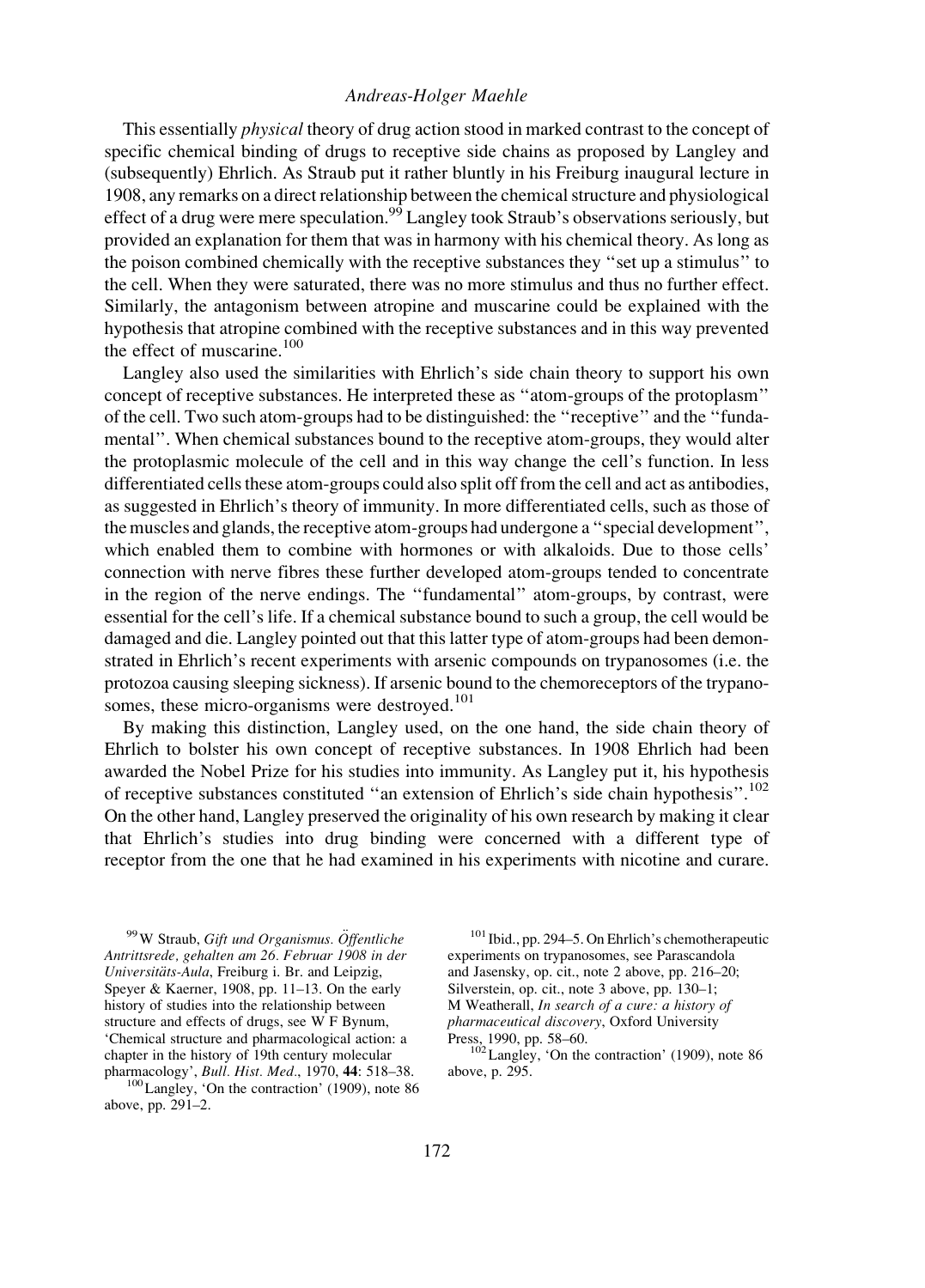Langley emphasized that he had arrived at his own receptor concept "by entirely different" experiments and by a different line of argument" and that he had proposed the binding of drugs to side chains at a time (1905/6) when Ehrlich had not yet considered this possibility.<sup>103</sup> Significantly, Langley did not adopt the term "receptor", which Ehrlich had introduced in 1900 in the context of his immunological research,  $104$  nor Ehrlich's neologism "chemoreceptors" of 1907. He continued to employ his own term "receptive substances".

One of Langley's postgraduate students, the later Nobel Prize winner Archibald Vivian Hill (1886–1977), provided in 1909 further evidence for his professor's essentially chemical receptor theory and against the "physical view". Hill used a different approach to the problem by performing a quantitative and mathematical analysis of the contractions produced by nicotine, and the relaxation caused by its antagonist curare, in the frog's rectus abdominis muscle. He also examined these physiological effects at different temperatures. The formulas at which he arrived led him to the firm conclusion that nicotine as well as curare formed reversible, chemical combinations with a constituent of the muscle.<sup>105</sup> Langley's predominantly qualitative evidence for the existence of receptive substances in cells was thus endorsed by an analysis of quantitative data. Nevertheless, the physical theory of drug action as introduced by Straub became a strong competitor of the "chemical" drug receptor theory, and remained so during the 1910s and 1920s.<sup>106</sup> It was only after Langley's death that the quantitative arguments for drug receptors were further developed by the pharmacologist Alfred Joseph Clark (1885–1941).<sup>107</sup> Langley himself, while acknowledging further developments in a physical theory of the specific action of poisons (for example, theories about differences in the permeability and solvent power of the cell membrane), stayed committed to his concept of receptive substances and to a chemical theory of drug effects.<sup>108</sup> In his final synthesis of his research into the autonomic nervous system, published in 1921, he declared:

The known physical characters of drugs are insufficient to account for the effects they produce, though they account for a difference in rate of action; in consequence I consider that there is a chemical combination between the drug and a constituent of the cell—the receptive substance. On the theory of chemical combination it seems necessarily to follow that there are two broad classes of receptive substances; those which give rise to contraction, and those which give rise to inhibition $109$ 

 $103$  Ibid.

<sup>104</sup> See Prüll, op. cit., note 4 above.

<sup>105</sup> A V Hill, 'The mode of action of nicotine and curare, determined by the form of the contraction curve and the method of temperature coefficients', J. Physiol., 1909, 39: 361-73.

<sup>106</sup> For the continuing debates over a chemical versus a physical interpretation of drug action, see J Parascandola, 'The controversy over structureactivity relationships in the early twentieth century', Pharmacy in History, 1974, 16: no. 2, 54-63.

<sup>107</sup> See, in particular, A J Clark, The mode of action of drugs on cells, London, Edward Arnold, 1933. For accounts of Clark's contribution to the development of the receptor theory, see J Parascandola, 'A. J. Clark: quantitative pharmacology and the receptor theory', Trends in Pharmacological

*Sciences*, 1982, 3: 421–3; *idem*, op. cit., note 2 above, pp. 148-53; D H Clark, Alfred Joseph Clark 1885-1941. A memoir, Glastonbury, C & J Clark, 1985, pp. 13-22; Robinson, op. cit., note 1 above, pp. 144-6; Maehle, Prüll and Halliwell, op. cit, note 2 above, pp. 640-1.

<sup>108</sup> J N Langley, 'Note on the action of nicotine and curare on the receptive substance of the frog's rectus abdominis muscle', J. Physiol., 1910, 40: lviii-lix; *idem*, 'The antagonism of curare and nicotine in skeletal muscle', J. Physiol., 1914, 48: 73–108, on p. 106; *idem*, 'Persistence of the central somatic effect of strychnine after a large dose of nicotine', *J. Physiol.*, 1918, 52: xliv-xlv.

 $109$  Idem, The autonomic nervous system, note 16 above, p. 44.